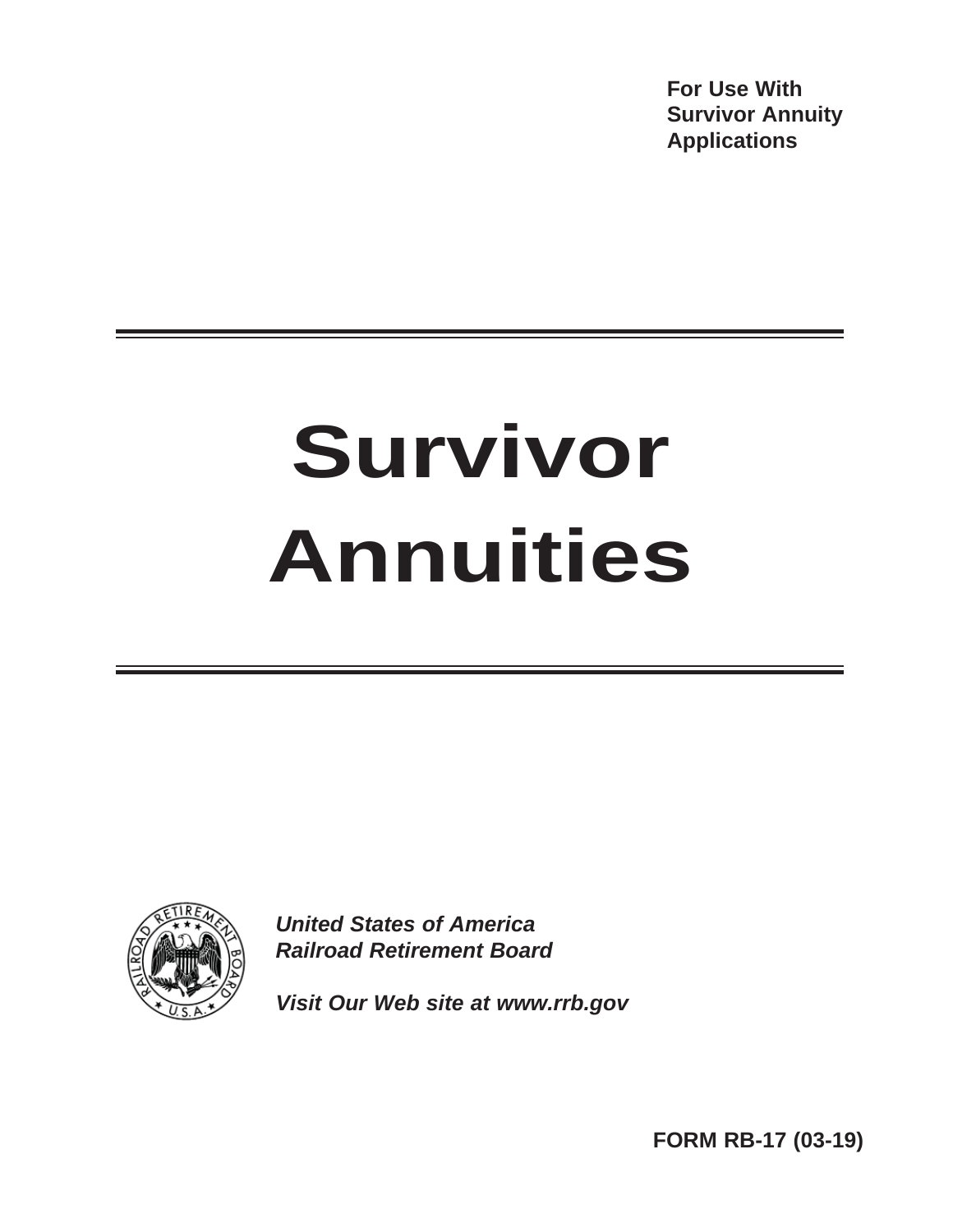# **INTRODUCTION**

This booklet contains important information regarding your railroad retirement annuity. We recommend that you read it before contacting our office to file an application.

Your railroad retirement annuity is affected by certain "events" that may occur. A description of these events and an explanation of how you should report them is covered in the booklet *RB-9s, Events That Affect A Survivor Annuity.* Because these events can take place any time after you receive your annuity payments, you should keep this booklet and the RB-9s booklet for future reference. Remember, these events can affect the amount of your payments and whether or not you are eligible to receive them for certain months.

In this booklet, these terms are used in the following ways:

- Employee the person who worked for the railroad.
- Applicant the person who is applying to receive an annuity based on the employee's railroad work.
- Widow(er) the employee's widow, widower, or surviving divorced spouse who may be eligible to receive a widow(er)'s annuity.
- Spouse a person entitled to a spouse annuity or divorced spouse annuity in the month the employee died.
- Full Retirement Age the age at which you become eligible to receive a full, unreduced for age, annuity.
	- 1. For widow(er) type annuitants born January 1, 1940, and earlier, full retirement age is 65.
	- 2. For widow(er) type annuitants born January 2, 1940, and later, with annuity beginning dates of January 1, 2000, and later, full retirement age is based on the year of birth as shown below.

| If your date of birth is | then your Full Retirement Age is |
|--------------------------|----------------------------------|
| 1-2-40 through $1-1-41$  | 65 and 2 months                  |
| 1-2-41 through $1-1-42$  | 65 and 4 months                  |
| 1-2-42 through $1-1-43$  | 65 and 6 months                  |
| 1-2-43 through $1-1-44$  | 65 and 8 months                  |
| 1-2-44 through $1-1-45$  | 65 and 10 months                 |
| 1-2-45 through $1-1-57$  | 66                               |
| 1-2-57 through $1-1-58$  | 66 and 2 months                  |
| 1-2-58 through $1-1-59$  | 66 and 4 months                  |
| 1-2-59 through $1-1-60$  | 66 and 6 months                  |
| 1-2-60 through $1-1-61$  | 66 and 8 months                  |
| 1-2-61 through $1-1-62$  | 66 and 10 months                 |
| $1-2-62$ or later        | 67                               |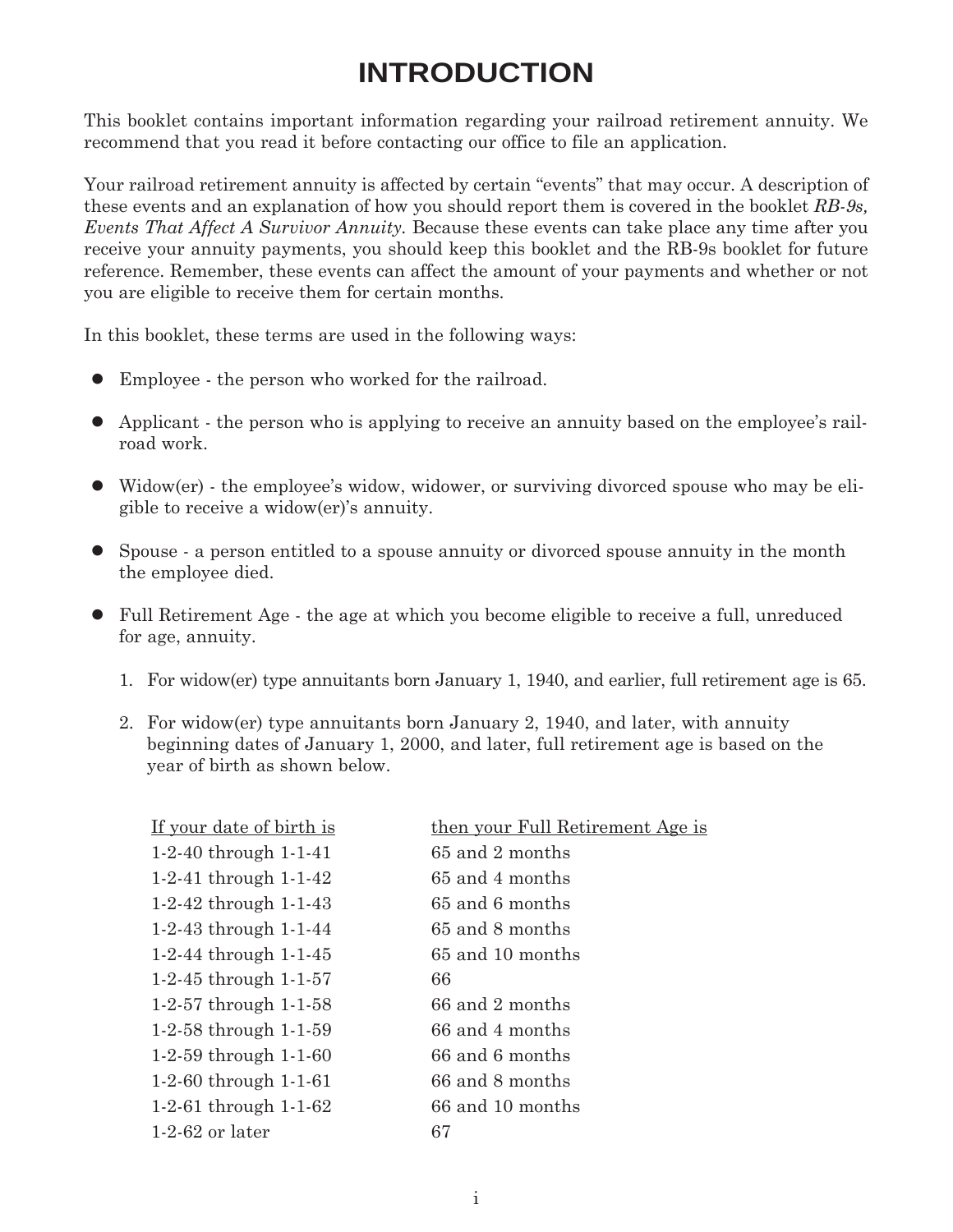| <b>Part I - Applying For Your Annuity</b>                                                                                                                                                                                           |  |
|-------------------------------------------------------------------------------------------------------------------------------------------------------------------------------------------------------------------------------------|--|
| Section 1 - Requirements The Employee Must Have Met                                                                                                                                                                                 |  |
| Section 2 - What Happens If The Employee Does Not Meet The Requirements <b>Employee Does Not Meet The Requirements</b>                                                                                                              |  |
|                                                                                                                                                                                                                                     |  |
| <b>Part II - Types Of Annuities</b>                                                                                                                                                                                                 |  |
|                                                                                                                                                                                                                                     |  |
| Section 4 - Mother's/Father's Annuity [11] Annuity and the section of the Mother's Annuity and the Mother's Annuity and the Mother's Annuity and the Mother's Annuity and the Mother's Annuity and the Mother's Annuity and th      |  |
| Section 5 - Child's Annuity <b>Exercise 2</b> and 2 and 2 and 2 and 2 and 2 and 2 and 2 and 2 and 2 and 2 and 2 and 2 and 2 and 2 and 2 and 2 and 2 and 2 and 2 and 2 and 2 and 2 and 2 and 2 and 2 and 2 and 2 and 2 and 2 and 2 a |  |

## Section 6 - Student's Annuity <u>2000 announ 2000 announ 2000 announ 2000</u> Section 7 - Parent's Annuity <u>2008</u>

### **Part lll - Requirements For An Annuity**

| Section 9 - Marriage Requirements For A Remarried Widow(er) or Remarried                                                                                                                                                                             |  |
|------------------------------------------------------------------------------------------------------------------------------------------------------------------------------------------------------------------------------------------------------|--|
| Mother/Father <u>Executive Communications</u> and the contract of the contract of the contract of the contract of the contract of the contract of the contract of the contract of the contract of the contract of the contract of t<br>$\mathcal{R}$ |  |
| Section 10 - Marriage Requirements For A Surviving Divorced Spouse <b>Example 2014</b> 3                                                                                                                                                             |  |
| Section 11 - Marriage Requirements For A Divorced Mother/Father 2014 11 - Marriage Requirements For A Divorced Mother/Father                                                                                                                         |  |
| Section 12 - Age Requirements For A Widow(er)'s Annuity <b>Example 20</b> 3                                                                                                                                                                          |  |
| Section 13 - Age Requirements For A Child's or Student's Annuity                                                                                                                                                                                     |  |

## **Part lV - Furnishing Proof To Support Your Application**

| Section 14 - General Information <b>Manual Excess Excess Contract Contract Contract Contract Contract Contract Contract Contract Contract Contract Contract Contract Contract Contract Contract Contract Contract Contract Contr</b> |  |
|--------------------------------------------------------------------------------------------------------------------------------------------------------------------------------------------------------------------------------------|--|
| Section 15 - Proof Of Marriage <b>Election</b> 15 - Proof Of Marriage <b>Election</b>                                                                                                                                                |  |
| Section 16 - Proof Of Divorce                                                                                                                                                                                                        |  |
|                                                                                                                                                                                                                                      |  |
| Section 18 - Proof Of Death <u>manufactured and the section</u> 18 - Proof Of Death manufactured and the section 18 - Proof Of Death manufactured and the section of the section of the section of the section of the section of th  |  |
| Section 19 - Proof Of Military Service <b>Execution</b> 2014 12:45 and 2015                                                                                                                                                          |  |
| Section 20 - Proof Of Relationship <b>Manual Excess Contract Contract Contract Contract Contract Contract Contract Contract Contract Contract Contract Contract Contract Contract Contract Contract Contract Contract Contract C</b> |  |

#### **Part V - General Information**

| Section 21 - If You Are Currently Receiving A Spouse Annuity <b>Executive Arms</b> 6                                                                                                                                           |  |
|--------------------------------------------------------------------------------------------------------------------------------------------------------------------------------------------------------------------------------|--|
|                                                                                                                                                                                                                                |  |
|                                                                                                                                                                                                                                |  |
| Section 24 - Effect Of A Monthly Annuity On Other Railroad Retirement Board                                                                                                                                                    |  |
| Benefits 2008 and 2008 and 2008 and 2008 and 2008 and 2008 and 2008 and 2008 and 2008 and 2008 and 2008 and 2008 and 2008 and 2008 and 2008 and 2008 and 2008 and 2008 and 2008 and 2008 and 2008 and 2008 and 2008 and 2008 a |  |
|                                                                                                                                                                                                                                |  |
| Section 26 - Credit For Employee's Military Service <u>Communications</u> 2014 8                                                                                                                                               |  |
| Section 27 - Payments Received After The Employee's Death <b>Emmanual Access 2014</b> 8                                                                                                                                        |  |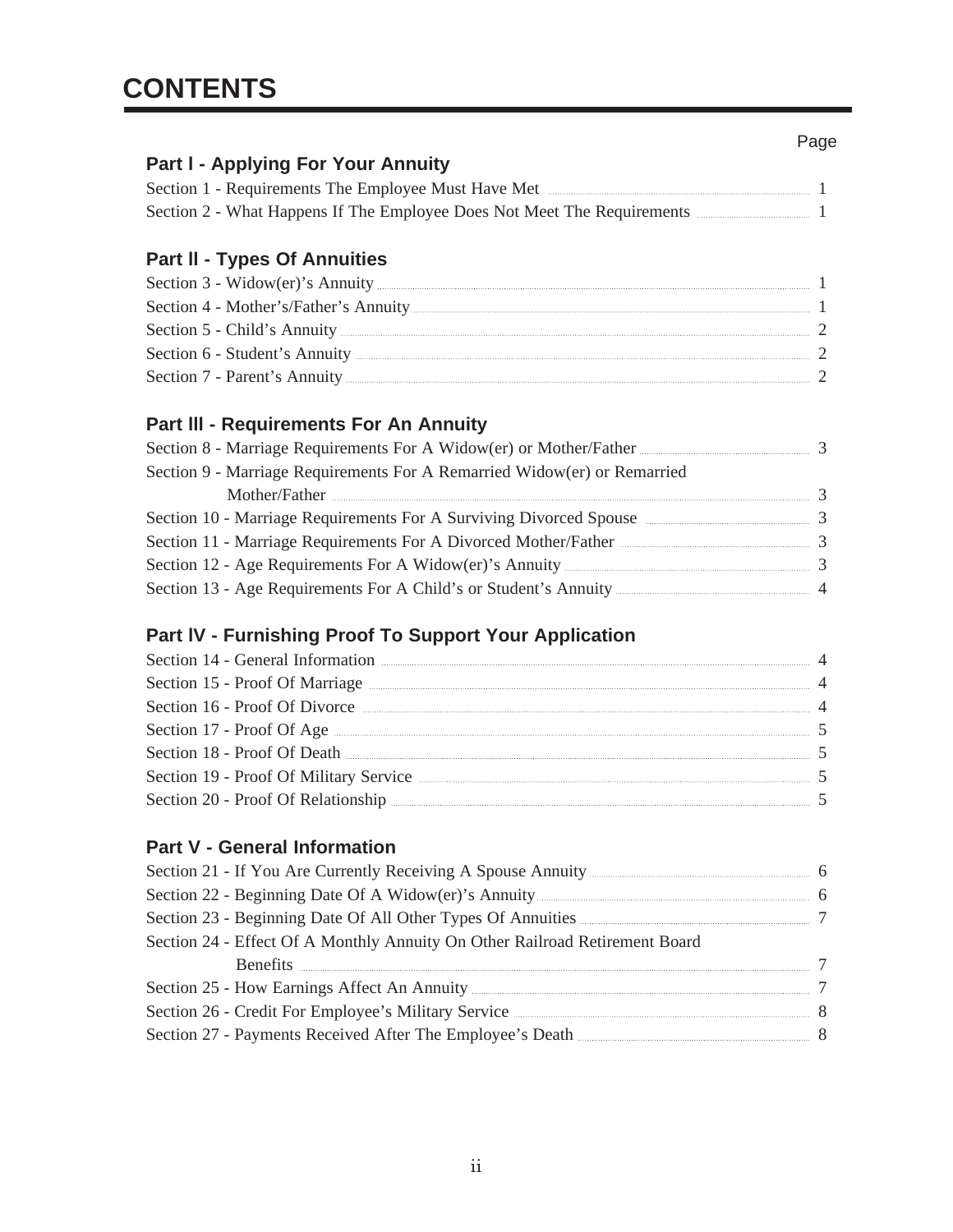# **CONTENTS**

## **Part VI - After You Apply For Your Annuity**

| Section 28 - Notice Of Railroad Retirement Board Decision About Your Application                                                                                                                                                     |          |
|--------------------------------------------------------------------------------------------------------------------------------------------------------------------------------------------------------------------------------------|----------|
| Section 29 - Receiving Your Payments <b>Commission Contract Contract Contract Contract Contract Contract Contract Contract Contract Contract Contract Contract Contract Contract Contract Contract Contract Contract Contract Co</b> | <u>g</u> |
| Section 30 - Changing Account or Financial Organization                                                                                                                                                                              |          |
|                                                                                                                                                                                                                                      | <u>g</u> |

## **Part Vll - How Your Annuity Is Computed**

| Section 33 - Cost-of-Living Increases <b>Exercises Contract 23</b> - Cost-of-Living Increases |  |
|-----------------------------------------------------------------------------------------------|--|
|                                                                                               |  |
| Section 35 - Tier II $\overline{a}$ . The section 35 - Tier II $\overline{a}$                 |  |
| Section 36 - Social Security Benefits <b>Example 2018</b> 2014 2021 2022 2023                 |  |
| Section 37 - Public Service Pension                                                           |  |
|                                                                                               |  |

## **Part Vlll - Medicare Benefits**

| Section 39 - Medicare Benefits |  |  |
|--------------------------------|--|--|
|--------------------------------|--|--|

## **Part lX - Federal Income Tax And Your Benefits**

| Section 40 - General Information <b>Manual Excess Contract Contract Contract Contract Contract Contract Contract Contract Contract Contract Contract Contract Contract Contract Contract Contract Contract Contract Contract Con</b> |            |
|--------------------------------------------------------------------------------------------------------------------------------------------------------------------------------------------------------------------------------------|------------|
| Section 41 - Tier I and Tier II <b>Manual Excess Contact II</b> and Tier II and Tier II and Tier II and Tier II and Tier II and Tier II and Tier II and Tier II and Tier II and Tier II and Tier II and Tier II and Tier II and Tie  |            |
|                                                                                                                                                                                                                                      |            |
| Section 43 - Repayments <b>Election</b> 43 - Repayments                                                                                                                                                                              | $\Box$ 1.3 |
|                                                                                                                                                                                                                                      |            |
| Section 45 - Nonresident Alien Tax Withholding <b>Election</b> 45 - Nonresident Alien Tax Withholding                                                                                                                                |            |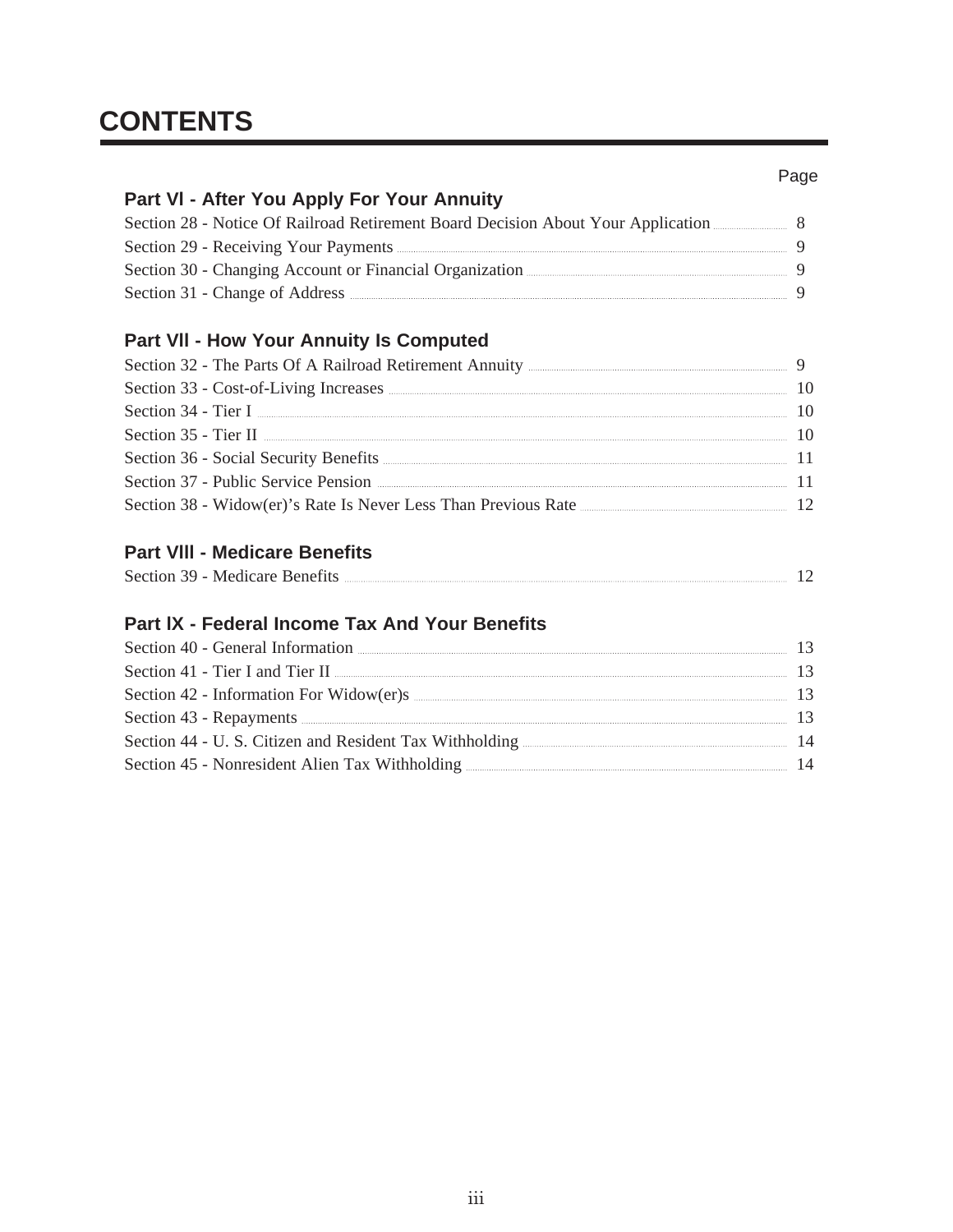## **Part I Applying For Your Annuity**

#### **Section 1 - Requirements The Employee Must Have Met**

The Railroad Retirement Board (RRB) can pay a survivor annuity only if the employee:

- was employed in the railroad industry for at least 120 months or at least 60 months after 1995; and
- had a current connection with the railroad indus try; that is, there was no regular employment outside of the railroad industry between the time when the employee left the railroad industry and the time of retirement (or death if the employee never retired).
- If the employee was alive on October 1, 1981, we will consider that there is a current connection with the railroad industry, if the employee:  $\bullet$ 
	- stopped working in the railroad industry involuntarily and without cause on or after October 1, 1975; and
	- had at least 25 years of service; and
	- did not decline an offer to return to work in the same class or craft as his or her last railroad service.

#### **Section 2 - What Happens If The Employee Does Not Meet The Requirements**

If the employee does not meet the requirements described in Section 1, the RRB cannot pay a survivor annuity. However, the Social Security Administration (SSA) might be able to pay you and we will transfer your application to that agency. Therefore, you should still file an application.

Your annuity can be paid by either the RRB or SSA but not both, even though the employee may have received payments from both agencies while he or she was alive. No matter which agency pays your annuity, all the employee's work in the railroad industry or under Social Security, will be used to calculate the amount of your payments.

## **Part ll Types of Annuities**

#### **Section 3 - Widow(er)'s Annuity**

An eligible widow(er) is a:

- widow(er) a person who was married to the employee at the time of death;
- remarried widow(er) a person who was married to the employee at the time of death and has since remarried; or
- surviving divorced spouse a person who was married to the employee for at least 10 years and was finally divorced from the employee.

Each of these groups of widow(er) have different requirements concerning marriage to the employee, as well as any remarriages. However, all widow(er)s have the same age requirement. (Refer to the appropriate sections in Part III for marriage and age requirements.)

If you are age 50 and a disability keeps you from earning money from working, you may file for a Disabled Widow(er)'s annuity*.*

**NOTE**: A widow(er) who is currently receiving a spouse annuity does not need to file an application. Refer to Part V, Section 21, for additional information.

#### **Section 4 - Mother's/Father's Annuity**

A Mother's/Father's annuity is payable to a widow(er) who is caring for the employee's minor child (under age 18) or disabled child (age 18 or over and disabled before age 22) who is entitled to a Child's annuity.

A Surviving Divorced Mother's/Father's annuity is payable to an individual who is finally divorced from the employee and has in his or her care the employee's minor child (under age 16) or disabled child (age 16 or over and disabled before age 22) who is entitled to a Child's annuity. **NOTE:** A surviving divorced mother/father does not have to meet the same 10-year marriage requirement as a surviving divorced spouse.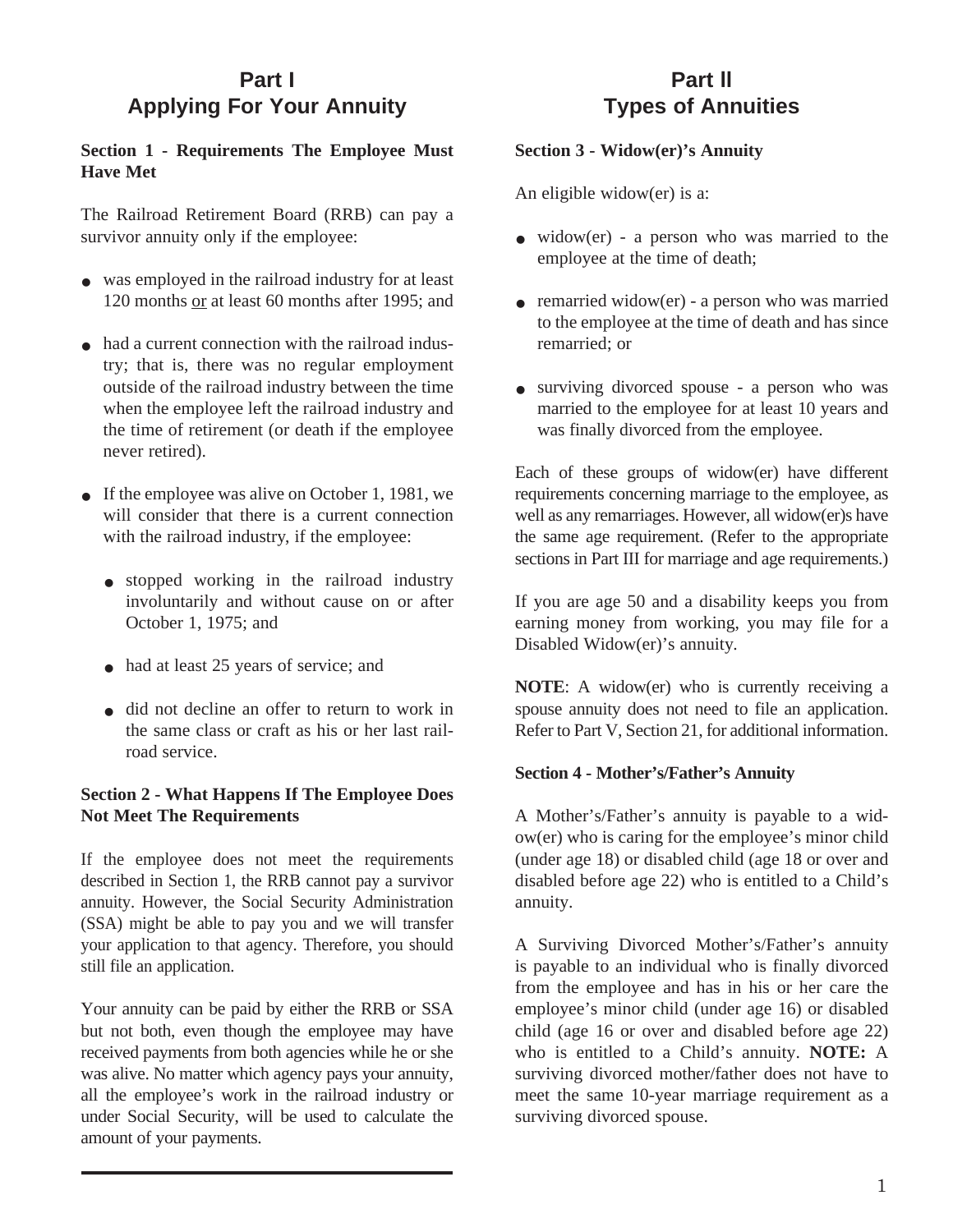A Remarried Mother's/Father's annuity is payable to a surviving legal or defacto spouse who has remarried after the employee's death but is now unmarried and has in his or her care the employee's minor child (under age 16) or disabled child (age 16 or over and disabled before age 22) who is entitled to a Child's annuity. The unmarried requirement is also met if the spouse remarried after attaining age 60.

Applicants for the above annuities must meet marriage and child-in-care requirements. No age requirement must be met.

If there is no child who is entitled to a Child's annuity, a Mother's/Father's annuity cannot be paid.

In addition, the child's relationship to the mother/ father (stepchild, grandchild, etc.) may determine whether the Mother's/Father's annuity can be paid.

#### **Section 5 - Child's Annuity**

In order for a child to qualify for an annuity, the child must be unmarried, under age 18, and related to the employee as a:

- natural child;
- stepchild;  $\bullet$
- legally adopted child;
- deemed child (a child who was born of an inval id ceremonial marriage who would not have any rights under the state law for inheriting the employee's property);
- equitably adopted child (a child who was never legally adopted by the employee);
- grandchild or step-grandchild, if the child's parents are deceased or disabled or the child was adopted by the employee's surviving spouse. There are also dependency requirements that a grandchild must meet before an annuity can be paid. These requirements can be explained to you by the personnel at the nearest field office.  $\bullet$

#### **Section 6 - Student's Annuity**

You may be paid a Student's annuity if you:

- are unmarried, age 18, and attending elementary or secondary school full-time;
- meet the requirements to qualify as a child of the employee; and
- meet the age, attendance, and school require ments to qualify you as a full-time student.

NOTE: A student who is currently receiving a Child's annuity does not need to file an application.

#### **Section 7 - Parent's Annuity**

Any person described below who is at least 60 years old and was receiving one-half support from the employee before the employee died, is considered an eligible parent who may file an application.

- The employee's natural parent;
- the employee's stepparent, if the stepparent married the employee's natural parent before the day the employee reached age 16; or
- the person who adopted the employee, if the adoption took place before the employee reached age 16.

## **Part III Requirements For An Annuity**

#### **Section 8 - Marriage Requirements For A Widow(er) Or Mother/Father**

In order to be considered a widow(er) or mother/ father, you must:

- be the legal widow(er) of the employee;
- have been married to the employee for at least 9 full months before the employee's death. You must not have been divorced from the employee at the time of death.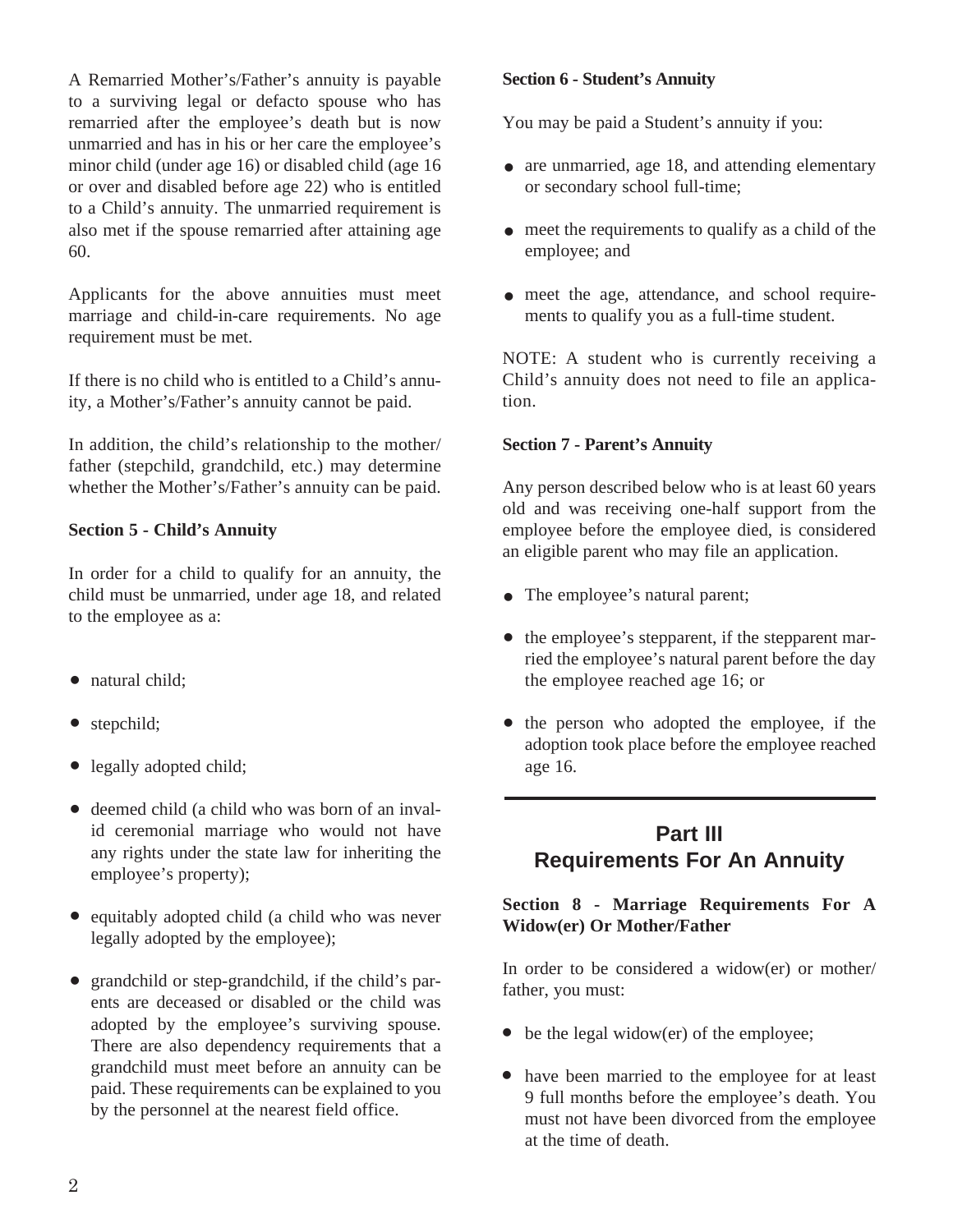- If you were not married to the employee for at least 9 full months you should contact the nearest Railroad Retirement Board (RRB) office. There are a few specific exceptions to the 9-month marriage requirement which the personnel in that office will explain to you; and
- have not remarried since the employee's death.

You must provide proof of your marriage to the employee. Refer to Part IV, Section 15, for further information.

#### **Section 9 - Marriage Requirements For A Remarried Widow(er) Or Remarried Mother/ Father**

In order to be considered a remarried widow(er) or remarried mother/father, you must:

- $\bullet$  be the legal widow(er) of the employee;
- have been married to the employee for at least 9 full months before the employee's death. You must not have been divorced from the employee at the time of death.
- If you were not married to the employee for at least 9 full months you should contact the nearest RRB office. There are a few specific exceptions to the 9-month marriage requirement which the personnel in that office will explain to you; and
- not be currently married, unless you remarried after age 60 (age 50 if you were entitled to a Disabled Widow(er)'s annuity before the remarriage occurred).

In addition to proof of your marriage to the employee, if you have remarried since the employee's death, and your remarriage(s) occurred before you attained age 60 (age 50 if you were previously entitled to a Disabled Widow(er)'s annuity before the remarriage(s) occurred), you must furnish proof that the later marriage(s) has terminated.

#### **Section 10 - Marriage Requirements For A Surviving Divorced Spouse**

In order to be considered a surviving divorced spouse entitled to a Widow(er)'s annuity, you must:

- be finally divorced from the employee;
- have been married to the employee for a period of 120 months immediately before the date the final divorce became effective; and
- not be currently married, unless you remarried after age 60 (age 50 if you were previously entitled to a Disabled Surviving Divorced Spouse annuity before the marriage occurred).

If you have remarried since your divorce from the employee, and your remarriage(s) occurred before you attained age 60 (age 50 if you were previously entitled to a Disabled Surviving Divorced Spouse annuity before the remarriage(s) occurred), you must furnish proof that the later marriage(s) has terminated. Proof of divorce from the employee must also be submitted.

#### **Section 11 - Marriage Requirements For A Divorced Mother/Father**

In order to be considered a divorced mother/father entitled to a Mother's/Father's annuity, you must:

- be finally divorced from the employee; and
- be unmarried.

NOTE: If you are married to someone who is entitled to a retirement, survivor or disability annuity under the Railroad Retirement Act or Social Security Act, you may be able to receive a benefit, even though that marriage has not ended.

If you have remarried since your divorce from the employee, you must furnish proof that the later marriage(s) has terminated. Proof of divorce from the employee must also be submitted.

#### **Section 12 - Age Requirements For A Widow(er)'s Annuity**

A widow(er), remarried widow(er), or surviving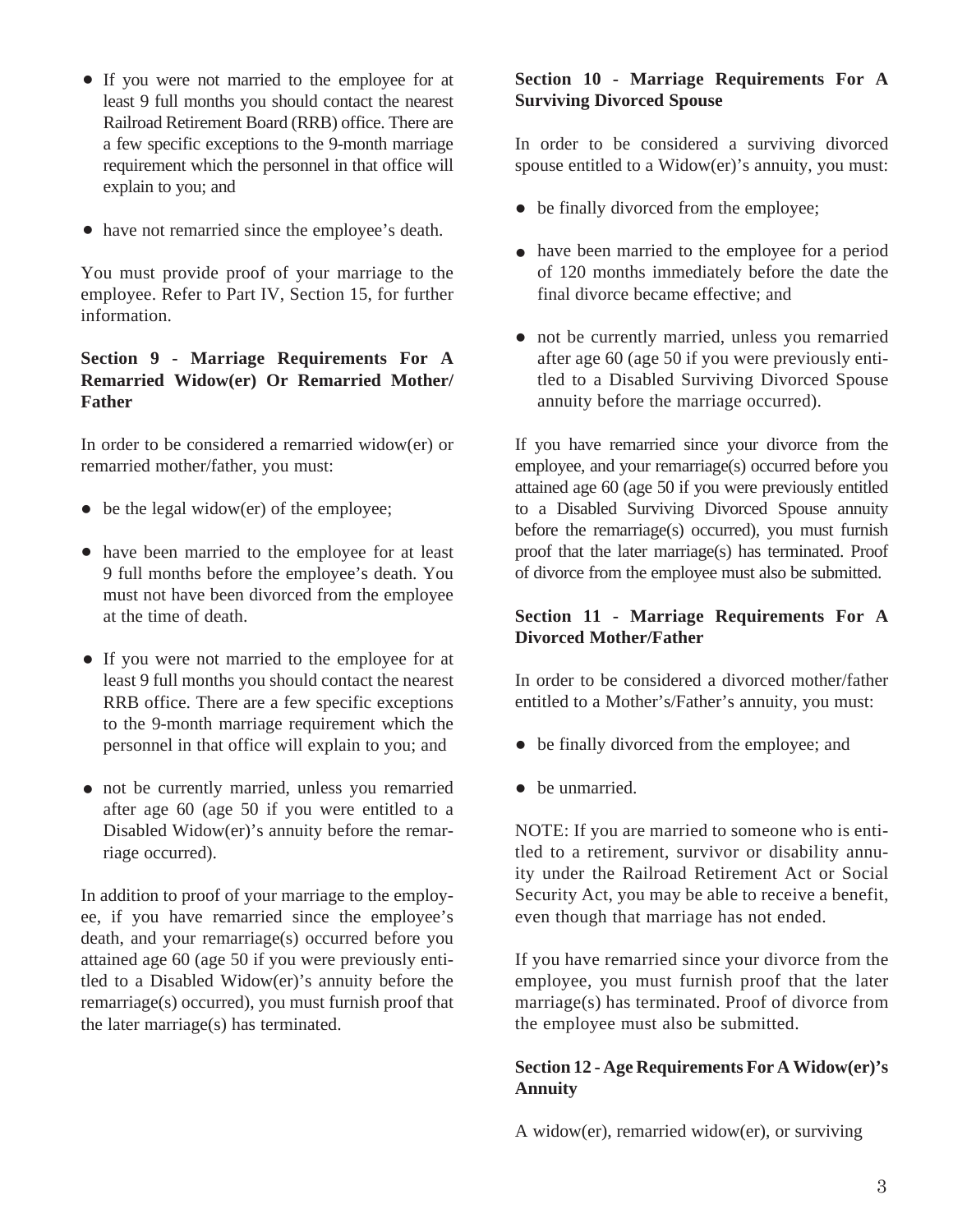divorced spouse must be at least 60 years old, or age 50–59 and disabled, in order to be eligible for a Widow(er)'s annuity. If you become entitled to a Widow(er)'s annuity before attaining full retirement age, your annuity will be reduced.

You must submit proof of your age. Refer to Part IV, Section 17, for information on acceptable proofs.

#### **Section 13 - Age Requirements For A Child's Or Student's Annuity**

In order to be considered for a Child's or Student's annuity you must be:

- under age 18; or
- age 18 or older if you become disabled before age 22 and the disability is permanent; or
- age 18-19 if you are attending elementary or secondary school full-time.

You must submit proof of your age. Refer to Part IV, Section 17, for information on acceptable proofs.

## **Part IV Furnishing Proof To Support Your Application**

Every application for a railroad retirement annuity must be accompanied by documentary evidence that supports the claim for benefits. The sections in this part discuss the types of acceptable evidence. If you are unable to secure the necessary information, please contact the nearest field office of the Railroad Retirement Board (RRB). The people there will be glad to assist you.

#### **Section 14 - General Information**

Evidence submitted in support of an applicant's claim should be:

- an original document; or
- a copy of a public record certified by the custo dian of the record; or

a facsimile, if it is sent to the RRB by the official custodian of the record.

Documents which have been altered in any way do not qualify as original or certified copies. Therefore, they cannot be used as evidence.

#### **Section 15 - Proof Of Marriage**

The best proof of a ceremonial marriage is the original marriage certificate. If you cannot locate your original certificate, the following proofs are acceptable.

- A copy of a public record of the marriage certi fied by the custodian of the record. This record can be secured by contacting the Clerk of the Court in the city or county where the marriage license was obtained or the Bureau of Vital Statistics of the state in which you were married.
- A copy of a religious record of the marriage cer tified by the custodian of the record. This record can be secured by contacting the church where the marriage took place or the clergy who performed the service.

NOTE: A marriage license is **NOT** an acceptable proof of marriage. If no marriage ceremony took place, contact the nearest field office of the RRB.

#### **Section 16 - Proof Of Divorce**

The best proof of divorce includes:

- the original decree of the final or absolute divorce or divorce a vinculo matrimonii; or
- a copy of the divorce certificate by the custodian of the record.

A certified photocopy of one of the documents shown above is acceptable. If you are unable to obtain any of the documents listed above or if the decree is not for final divorce, absolute divorce, or divorce a vinculo matrimonii, contact the nearest field office of the RRB. The people there will be glad to assist you.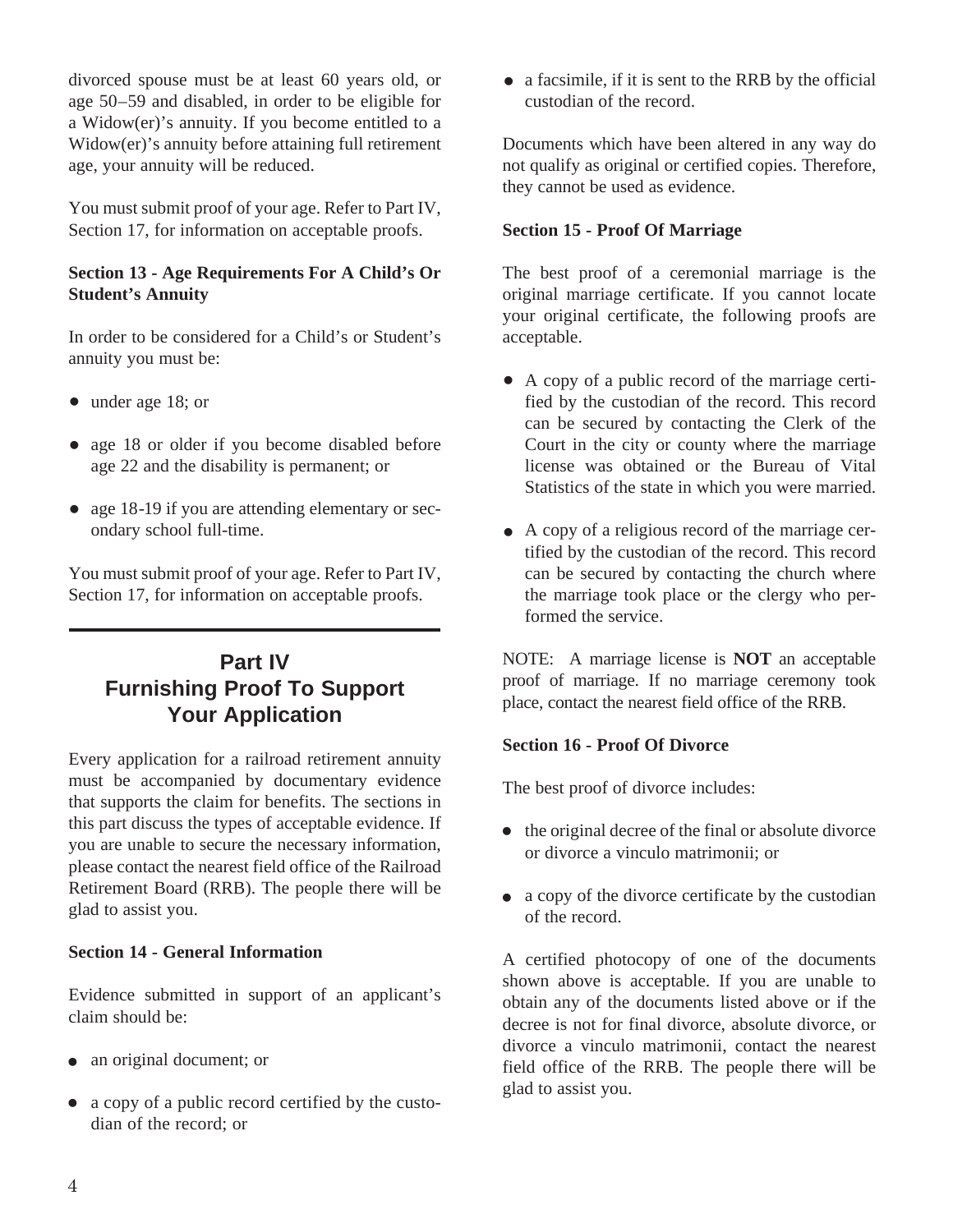Various types of acceptable proofs of age and the places to secure them are listed below. If you are unable to obtain one of these documents, you should contact the nearest office of the RRB. The people there will be glad to assist you.

Older records are generally considered the best records. Try to secure evidence made at or near the time of your birth. Any document to be used for proof of age must show the person's name, age, or date of birth, and preferably, the date on which the record was established. Any document submitted as proof of age or date of birth must be based on a record that was established more than 5 years before the date on which you filed an application for an annuity or Medicare coverage with the RRB.

The best proofs of age include:

- a civil record of your birth, which can be secured from the Bureau of Vital Statistics in the state capital of your state of birth;
- the church record of your birth or baptism, which can be secured by contacting the church where you were baptized or confirmed;
- notification of registration of birth, which can be secured by contacting the county or city Health department in the city or county in which you were born; or
- the hospital birth record or certification.

Churches usually do not destroy their records and if there was a record of your date of birth made when you were an infant or a child, it is probably still on file at the church. Even if the church building is no longer in existence, the records may be available at the diocesan, state, or regional office of the denomination.

Our field offices have a complete list of addresses and fees for public birth records in the United States and in many foreign countries. Call or write the nearest field office to find out where to write and how much to send to obtain your birth record.

#### **Section 18 - Proof Of Death**

Proof of the death of the railroad employee is required with all applications for benefits as the survivor of the railroad employee. If the death occurred inside the United States, the best proofs of death include:

- a certified photocopy of the death certificate, which can be secured from the Bureau of Vital Statistics or Department of Health for the city, county or state in which the death occurred;
- a signed statement of death by the funeral direc tor on RRB Form G-273a or SSA's Forms SSA-721 or SSA-2872;
- a copy of the coroner's report of death; or
- the verdict of the coroner's jury of the state or community where death occurred.

A certified photocopy of any of the documents described above is acceptable. If you are unable to obtain any of these documents, contact the nearest field office of the RRB. The people there will be glad to assist you.

If the death occurred outside the United States, the proof of death can include:

- a report of death from a United States consul, or other agent of the State Department, bearing the signature and official seal (you can secure this report from the United States consulate or embassy);
- a certified copy of the public record of death; or
- a signed statement of death by a funeral director.

#### **Section 19 - Proof Of Military Service**

Proof of military service may be a certificate of discharge, or any official military record that shows the dates of service. If you cannot locate the military service record, contact the RRB for help.

#### **Section 20 - Proof Of Relationship**

Proof of relationship must be given by each person applying for benefits as the child, parent, brother,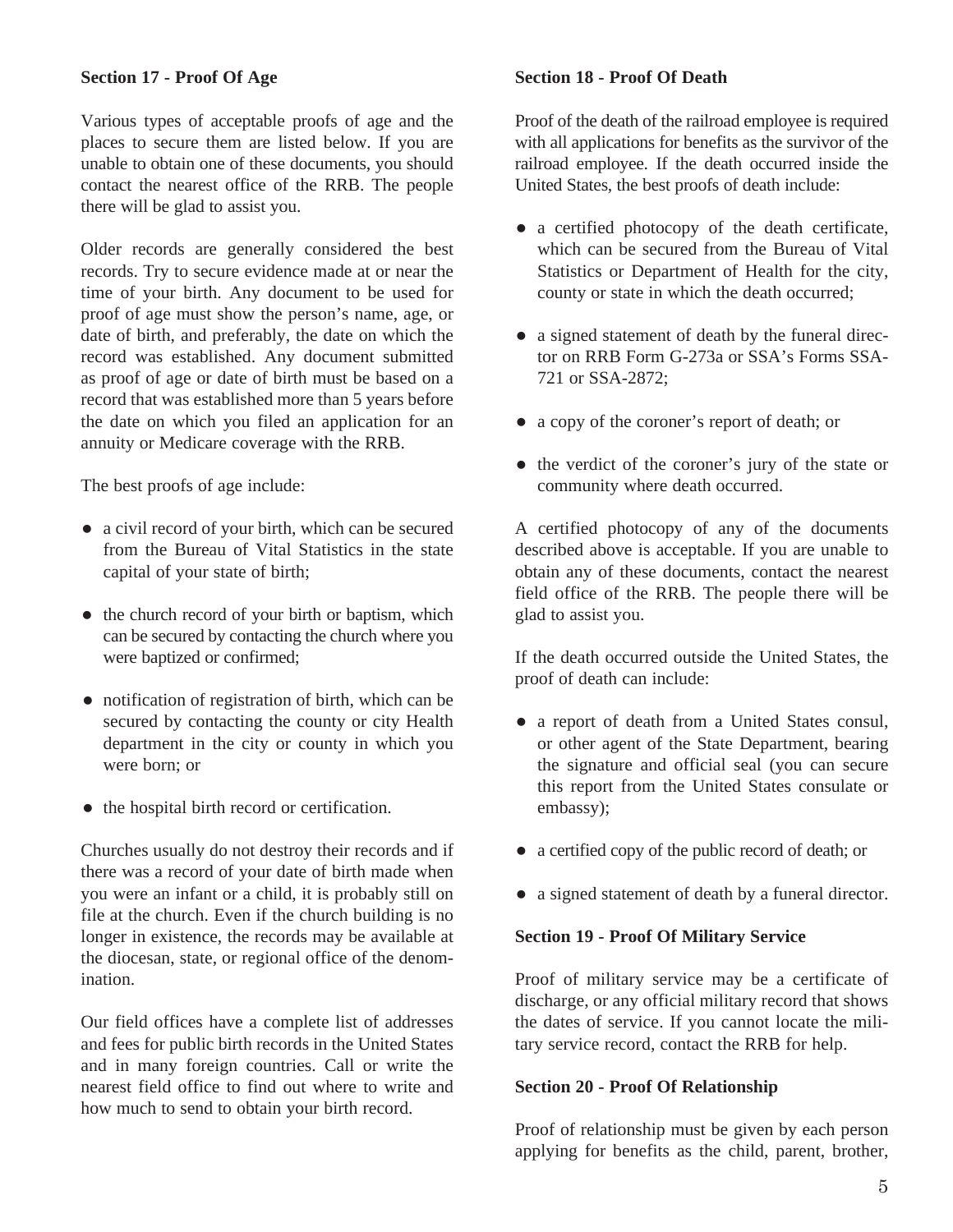sister or grandchild of the former railroad employee. The best proof of relationship is a certified copy of the civil or religious birth record of the person filing for benefits showing the parent's name.

When the relationship involves a legally adopted child or the parents of a legally adopted child, the best proof is a certified copy of the decree or order of adoption.

It may be necessary to submit more than one document to prove the relationship to the employee. The following situations are examples of when this may occur.

- A stepchild must show he or she is the child of the person married to the employee.
- A grandchild must show who his or her parents are and prove that his or her parent is related to the employee.
- A stepparent must show that the person he or she is married to is the employee's parent.

## **Part V General Information**

#### **Section 21 - If You Are Currently Receiving A Spouse Annuity**

If you are currently receiving a Spouse annuity from the Railroad Retirement Board (RRB), you do not need to file an application for benefits; however, proof of death must still be submitted. After we have received all necessary information, your annuity will be converted to a Widow(er)'s annuity.

You should carefully review the information in this booklet and booklet *RB-9s, Events That Affect A Survivor Annuity.* There is important information in these booklets concerning the events that may affect your annuity and how to report these events.

The RRB annuity that you are currently receiving will continue until we have converted your annuity.

#### **Section 22 - Beginning Date Of A Widow(er)'s Annuity**

The beginning date of your annuity depends on several factors: the type of Widow(er)'s annuity for which you are applying, your age, and the date your application is filed at the RRB.

If you are applying for an annuity based on your age, your annuity can begin on the latest of the following dates.

1. If you have attained full retirement age in the month of filing:

- The month the employee died.  $\bullet$
- The month you attained full retirement age.  $\bullet$
- The month preceding the month you attained full retirement age if the employee died in that month and you are a remarried widow(er) or surviving divorced spouse.
- Six months before the month in which you file the application, but not before you attain full retirement age.
- The month your remarriage ends if you are a remarried widow(er) or surviving divorced spouse who remarried before age 60.  $\bullet$

2. If you are under full retirement age in the month of filing:

- The month the employee died.
- The month you became age 60.
- The month in which you file your application.  $\bullet$
- The month your remarriage ends if you are a remarried widow(er) or surviving divorced spouse who remarried before age 60.
- Six months before the month in which you file the application if you are a widow(er) between ages 60 and 62.  $\bullet$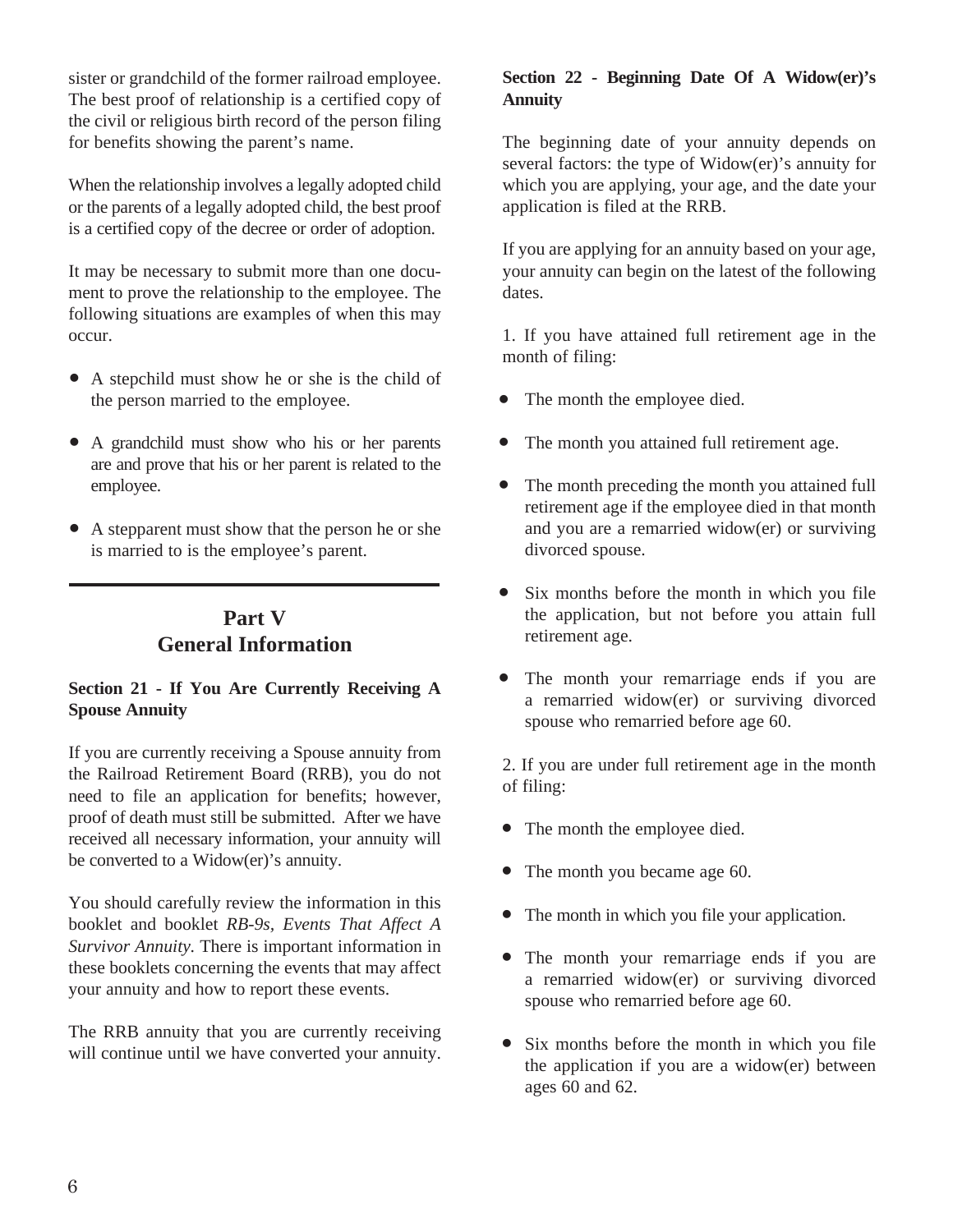#### **Section 23 - Beginning Date Of All Other Types Of Annuities**

The annuity can begin on the latest of these three dates:

- The month the employee died.
- The month all necessary requirements for an annuity are met.
- Six months before the month in which an application is filed.

#### **Section 24 - Effect Of A Monthly Annuity On Other Railroad Retirement Board Benefits**

If the employee is survived by anyone eligible for an insurance annuity in the month in which the employee died, no lump-sum death benefit will be paid by the RRB.

If you are eligible to receive an annuity from the RRB based on your own railroad service, both that annuity and your survivor annuity will be paid to you, although an adjustment will be made in the amount of the survivor annuity.

If you are eligible to receive a Spouse annuity on another claim number or another survivor annuity (i.e., a Widow(er)'s annuity or Parent's annuity) from the RRB, only the higher annuity will be paid.

#### **Section 25 - How Earnings Affect An Annuity**

Refer to Form *G-77, How Earnings Affect Payment of Survivor Annuities*, for the annual earnings exempt amounts.

The term "annual earnings exempt amount" means the amount of money you can earn in a year without losing part of your annuity.

You may lose part of your annuity if you earn more than the "annual earnings exempt amount" in a year. An annuitant who has attained full retirement age (FRA) is not affected by this provision. See Page i, Introduction, for a definition of full retirement age.

There is also a "monthly earnings exempt amount" which is  $1/12$  of the annual earnings exempt amount. The "monthly earnings exempt amount" applies **only** in the first year in which:

- you are entitled to an annuity; and
- you have a "nonwork" month.
- A "nonwork" month is one in which:
- you do not work; or
- you work but earn less than the "monthly earn ings exempt amount;" or
- you work in self-employment but do not perform "substantial services."

Example: A widow's annuity began 8-1-2000. She earned \$40,000 before her retirement in July. Because she was entitled to an annuity and had nonwork months in 2000 (August through December), 2000 is the widow's grace year. The monthly earnings test allows payment of her annuity August through December, even though her earnings of \$40,000 would have caused deductions under the annual earnings test.

To determine whether you perform "substantial services" in self-employment, the RRB considers:

- the amount of time you devote to the business;
- the type of business;
- the type of service performed; and
- how all this compares to the work you did before you applied for your annuity.

When you figure your annual earnings, count all earnings from employment and self-employment for the entire year.

Earnings from employment include all wages, salaries, vacation pay, commissions, bonuses, fees, tips and retroactive wage increases. The cash value of any goods or services (such as meals or living quarters) furnished you for services performed are also counted as earnings from employment. Count all amounts before any payroll deductions for taxes, social security, insurance premiums and so on.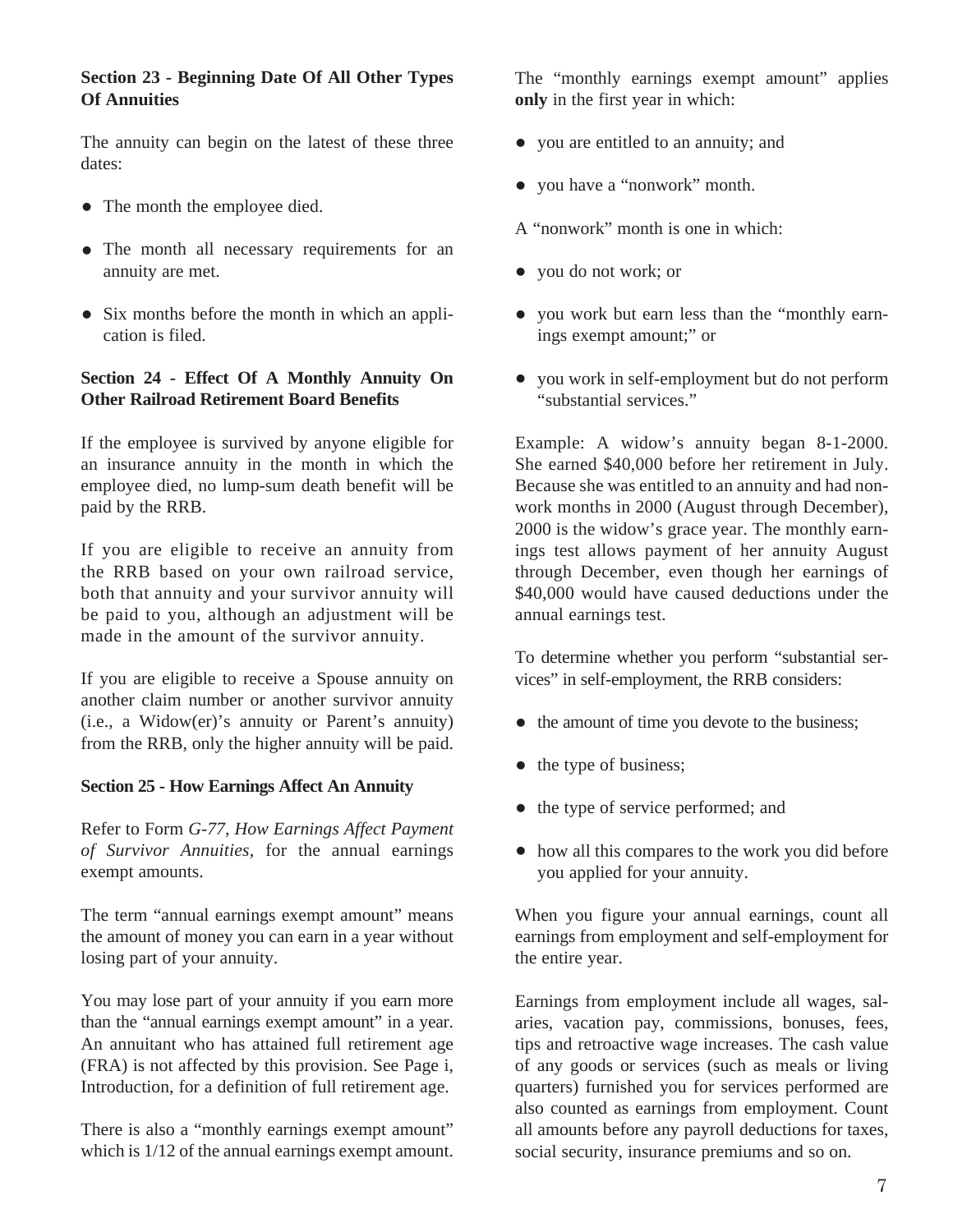Earnings from self-employment mean your net income (profit after deduction of allowable business expenses) for the year.

Do not include as earnings any money which you receive for any reason other than work, such as:

- interest from savings;
- income from investments stocks, bonds, real estate;
- gifts;
- inheritances;  $\bullet$
- pensions or other retirement payments.  $\bullet$

In the calendar year you attain full retirement age, for every \$3.00 you earn over the "annual earnings exempt amount," up to the month you attain full retirement age, \$1.00 is deducted from your annuity. If you have not attained full retirement age, for every \$2.00 you earn over the "annual earnings exempt amount" in a calendar year, \$1.00 is deducted from your annuity.

#### **Section 26 - Credit For Employee's Military Service**

If the employee was never in the military service, go to Section 27.

If the employee served in active duty in the United States Armed Forces, the RRB may be able to use that military service to increase your annuity.

Creditable military service can be counted as if it were railroad service if the following conditions are met:

- The employee performed creditable railroad ser vice in the same or preceding year in which the military service began.
- The military service was involuntary.

Voluntary service is only creditable when such service was entered during a war period. Special rules may apply if the military service was from June 15, 1948, through December 15, 1950. Contact your local field office if this situation applies.

If the military service cannot be counted as railroad service, it still might be countable as wage credits. The RRB will determine if the military service is creditable, and also determine the most advantageous way to count it.

#### **Section 27 - Payments Received After The Employee's Death**

Any annuity payments received after the employee's death are not payable and should be returned. If the employee was receiving his or her annuity by check, the check can be returned to the nearest field office of the RRB or to the address shown on the envelope. If the annuity payments were being sent directly to the employee's financial institution, that institution will return the funds after they are notified of the employee's death.

## **Part VI After You Apply For Your Annuity**

The sections in this part of the booklet explain what the Railroad Retirement Board (RRB) does after receiving your annuity application. Included is important information about how soon you can expect a decision on your application and the different ways in which the RRB can send you your annuity payments.

#### **Section 28 - Notice Of Railroad Retirement Board Decision About Your Application**

Using the information on your application and the proofs, the RRB will decide if an annuity can be paid.

If an annuity cannot be paid, the RRB will send you a letter which explains:

- why an annuity cannot be paid; and
- what you can do if you disagree with the reason an annuity cannot be paid.

If an annuity can be paid, you will receive:

• a letter which shows the amount of the monthly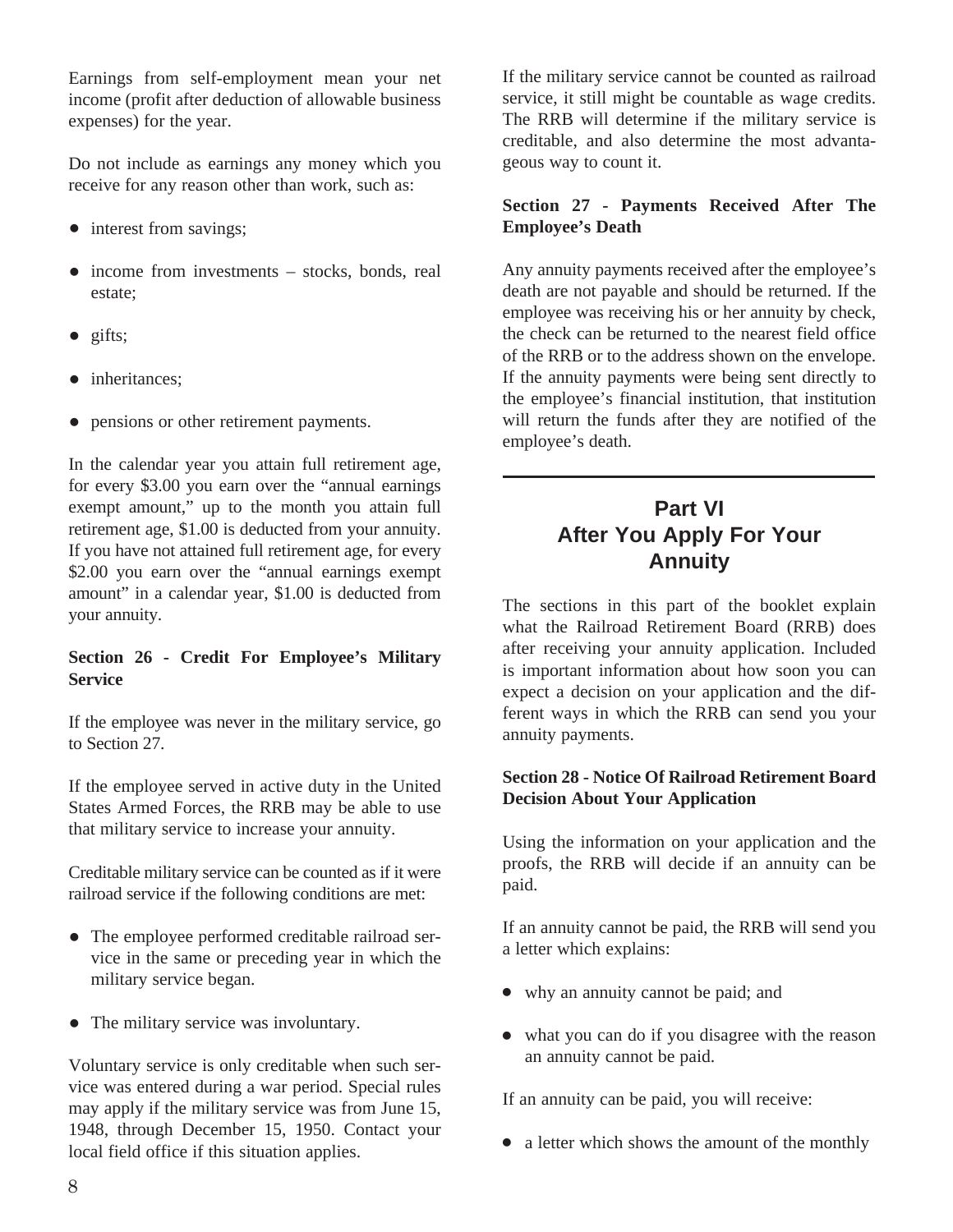- payment and other information about your enti tlement to an annuity; and
- a payment for the amount which is due from the beginning date of your annuity through the month before the payment is received.

Sometimes the RRB will not be able to make a decision on your application without additional information. If so, you will be contacted by an RRB representative. You will be asked to send us the additional forms, proofs, or statements that are needed.

You will receive your first payment, or a decision, within 65 days of the date you file your application, or become entitled to benefits, if later. If you are already receiving a spouse annuity, you will receive your first payment, or a decision, within 35 days of the date we receive notice of the employee's death. If you do not hear from us within this time frame, please contact us so we can find out what is causing the delay. If you need to personally visit one of our field offices, please call for an appointment. You will not be refused service if you do not have an appointment, but our staff can serve you better when an appointment is made. Railroad Retirement Board offices are open to the public from 9:00 a.m. to 3:30 p.m., Monday, Tuesday, Thursday, and Friday and from 9:00 a.m. to 12:00 p.m. on Wednesday. To locate the nearest RRB office, visit our web site at www.rrb.gov or call 877-772-5772.

#### **Section 29 - How Payments Are Made**

In most cases, RRB annuity payments are deposited directly into the applicant's checking or savings account at their financial institution. Therefore, when filing for an annuity, bring the following: your checkbook or a voided check; your bank statement; or the name, location, and telephone number of your financial institution. This will allow the field office representative to properly route your payment.

The first payment which you receive from the RRB will include all back payments which are due. This payment may be received at any time during the month.

Payments issued after the back payment will be deposited into your account on the first day of the month. If the first day of the month falls on a Sunday or a holiday, the payment will be made on the next business day. The payment which is deposited at the beginning of the month actually represents the annuity which was due for the previous month.

In some situations, you can request that payments be made by check mailed to your home address.

#### **Section 30 - Changing Account or Financial Organization**

To arrange to have your payment sent to a different account or a different financial institution, simply notify the nearest office of the RRB. To avoid delays in the receipt of your payment, do not close the old account until your annuity payments have begun to be deposited into the new account.

#### **Section 31 - Change of Address**

Always inform the RRB when there is a change in your mailing address. It is important to report all changes to the RRB, even if your payments are sent directly to a financial institution. This mailing address is used to send you any material other than your payments, such as award notices, notices of cost-of-living increases, Medicare information, taxation information, new annual exempt amounts, etc.

To report a change of address, notify the nearest office of the RRB. You may telephone or write the office. If you write, include the following information:

- Your railroad retirement claim number.
- Your name.
- Your new address.
- Your old address.
- The date you will start receiving mail at the new address.

If you do not report your change of address, the RRB cannot be responsible for any important information which you do not receive.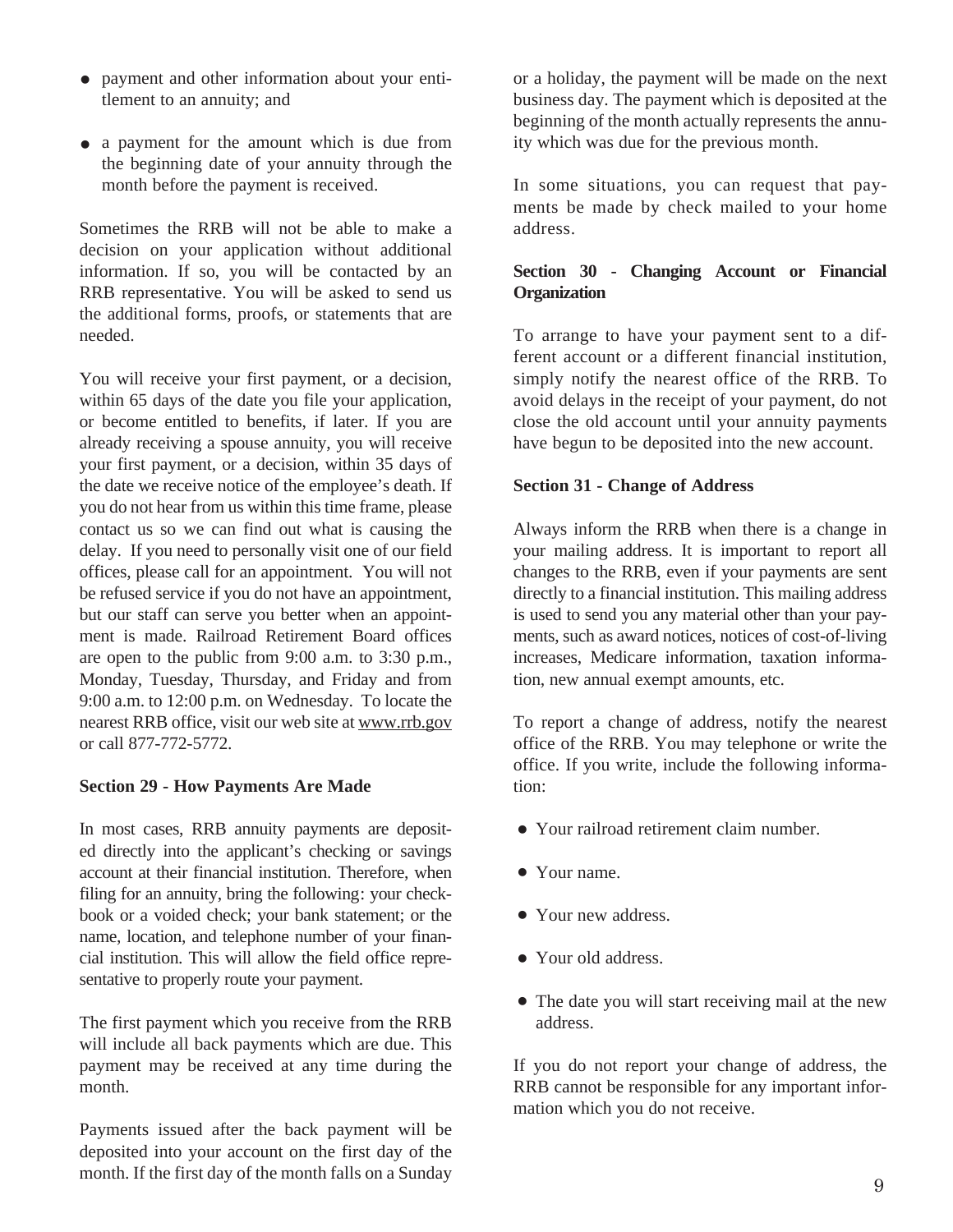## **Part VII How Your Annuity Is Computed**

#### **Section 32 - The Parts Of A Railroad Retirement Annuity**

Your annuity can be made up of one or two parts, depending on the type of annuity you are receiving. The first part, Tier I, is included in all annuities. See Section 34, for an explanation of how the Tier I is computed.

The second part, Tier II, (explained in Section 35), is not included in your annuity computation if you are a remarried widow(er), surviving divorced spouse, divorced mother/father or a parent, if other survivor annuitants are entitled or potentially entitled to a widow(er), surviving divorced spouse or child benefit.

#### **Section 33 - Cost-of-Living Increases**

Periodically, you will receive a cost-of-living increase. Your gross Tier I increase will be the same percentage as the social security benefit cost-of-living increase. Your Tier II will generally increase by 32.5 percent of the Tier I percentage increase. An increase may not be payable each year.

#### **Section 34 - Tier I**

The Tier I amount is based on the deceased employee's combined railroad retirement and social security credits. The Tier I you will receive is equal to a percentage of the amount that the employee would have received if he or she had retired under the social security system only. The percentage depends on the type of benefit you are receiving and the number of annuitants who are qualified to receive a benefit. If there are fewer than three qualified family members, the percentages are as follows:

| 100\%       |
|-------------|
| 75%         |
| 75%         |
| 75%         |
| $82 - 1/2%$ |
| 75% each    |
|             |

If there are three or more qualified family members, an amount called the "family maximum" applies to the Tier I amount. The "family maximum" amount is divided proportionately among the family members to determine the individual annuity Tier I amounts.

The Tier I portion of the annuity is reduced for:

- the entire amount of any social security benefit which you are entitled to receive on your own account or on the account of another person;
- a portion of any railroad retirement annuity based on your own railroad industry work;
- two-thirds of the amount of any public service pension based on your earnings if you are receiving a widow(er) type benefit and you do not meet one of the exceptions given in Section 37.

If you are not entitled to a Tier II, you cannot receive an annuity if the amount of any social security benefit you receive is greater than the amount of the maximum Tier I which could be paid on the employee's account.

#### **Section 35 - Tier II**

**Widow(er)s**–December 2001 legislation established an "initial minimum amount" which yields, in effect, a widow(er)'s tier II benefit equal to the tier II benefit the employee would have received at the time of the award of the widow(er)'s annuity, minus any applicable age reduction. It does this by adding a "guaranty amount," initially set at 50% of the employee's tier II, to the 100% tier I and 50% tier II benefits provided under prior law. The "initial minimum amount" is computed as if it applied on the widow(er)'s annuity beginning date and is not increased for cost-of-living adjustments.

This "guaranty amount" is reduced each year by the dollar amount of the cost-of-living increases payable in both the tier I and tier II benefits provided under prior law. Consequently, the widow(er)'s net benefit payment will not increase until, the annuity, as computed under prior law exceeds annuity computed under the initial minimum amount formula.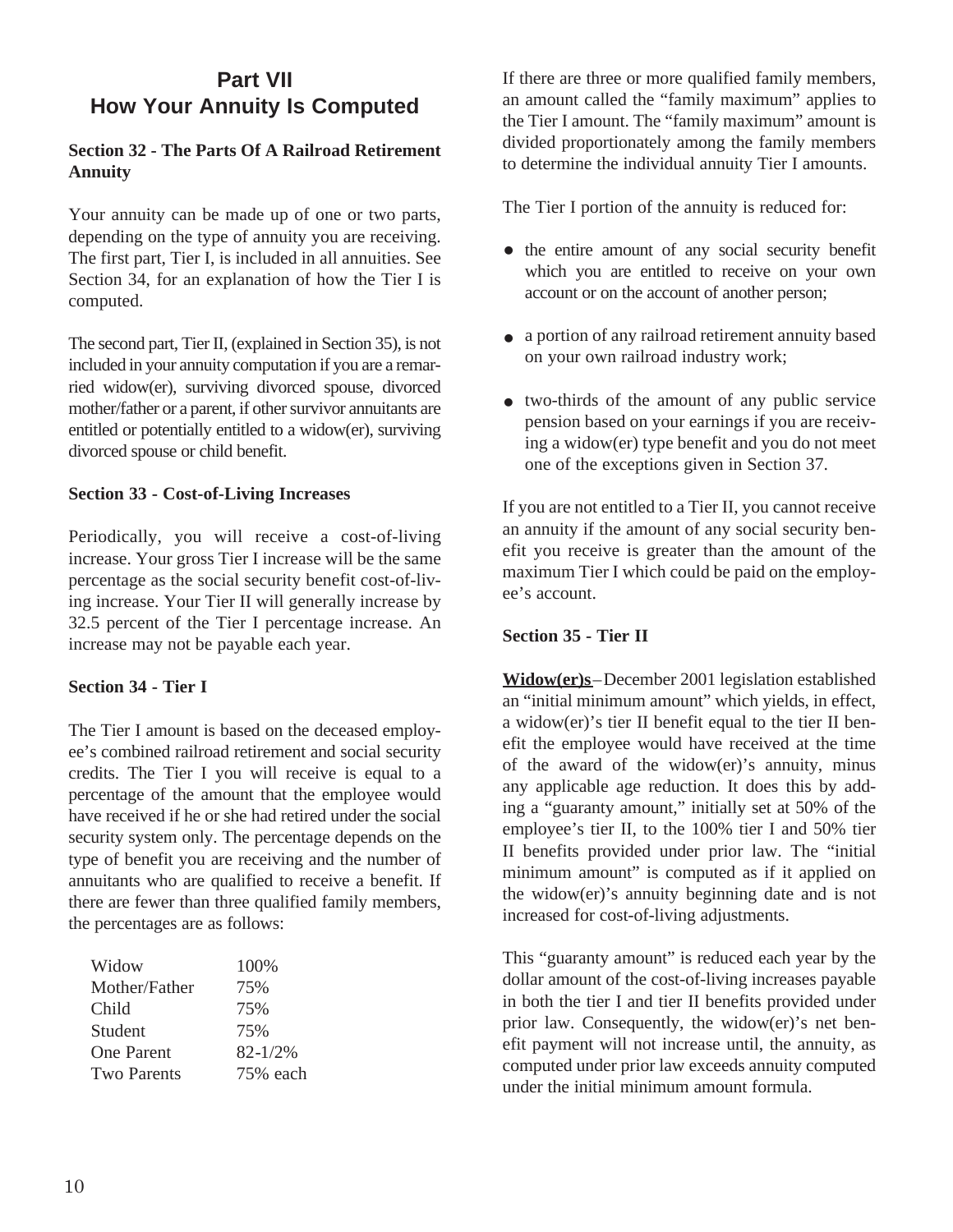The widow(er)s' guaranty provision applies to all widow(er)s entitled to a tier II effective February 1, 2002. If the annuity beginning day is before February 1, 2002 the increase due to the "initial minimum amount" may be zero, because of previous cost-ofliving adjustments.

If a widow(er) is also a railroad employee annuitant and both the widow(er) and the deceased employee started railroad employment after 1974, only the railroad retirement employee annuity or the survivor annuity, whichever is larger, is, in effect, payable to the widow(er) unless the smaller annuity is chosen.

**Other survivors–Each child receives 15% of the** deceased employee's tier II amount, and each surviving parent receives 35%. the minimum total tier II amount payable to a family is 35% of the employee's tier II amount, and the maximum, 130%.

A tier II benefit is not provided for a surviving divorced spouse or a remarried widow(er). A tier II benefit is not payable to surviving parents if other family members may receive benefits or if the parent has remarried.

#### **Section 36 - Social Security Benefits**

If you are qualified to receive an old age, survivor, or disability insurance benefit from the Social Security Administration (SSA) at the time that you file your railroad retirement application, and you indicate on the application that you want to use your application to protect your filing date for a social security benefit, SSA will get in touch with you and advise you on how to file a social security application.

If you become qualified to receive any social security benefits after you file your application for an annuity with the Railroad Retirement Board (RRB), you must contact the SSA office directly to file an application for social security benefits. In either case, SSA will decide if you are entitled to receive benefits and will compute the amount of the benefits which can be paid. However, the actual payment will be made by the RRB and will be combined with your regular monthly railroad retirement payment.

Section 34 explained how your annuity must be adjusted for any social security benefit which you are entitled to receive. In most cases, the total amount which will be paid to you each month by both the RRB and SSA will not change if you file for social security benefits.

Filing for a social security benefit will usually increase the total benefits payable to you only if all of the following situations apply:

- Your social security benefit is larger than the Tier I part of your railroad retirement annuity; and
- you do not expect to earn more than the annual earnings exempt amount.

It is important to notify the RRB as soon as you file a social security application for monthly benefits. If you do not notify the RRB, a railroad retirement annuity overpayment may result.

#### **Section 37 - Public Service Pension**

As explained in Section 34, a widow(er) type annuity must be adjusted for any public service pension payment, based on your earnings, that you receive.

A public service pension is the retirement pay you receive because you worked for the Federal Government of the United States, a state government or any political subdivision of a state, such as a city, county, town, township, village, school or sanitation district. The definition of "state" includes the 50 states, the District of Columbia, the Commonwealth of Puerto Rico, the Virgin Islands, Guam and American Samoa. Work for the government of a foreign country is not included.

The public service pension may either be monthly checks or a lump-sum payment. It may be administered by the government agency or a private insurance company. The following are not considered to be public service pension payments:

- Social security benefits.
- Railroad retirement annuities.
- Veteran affairs benefits.
- Worker's compensation.
- Black lung benefits.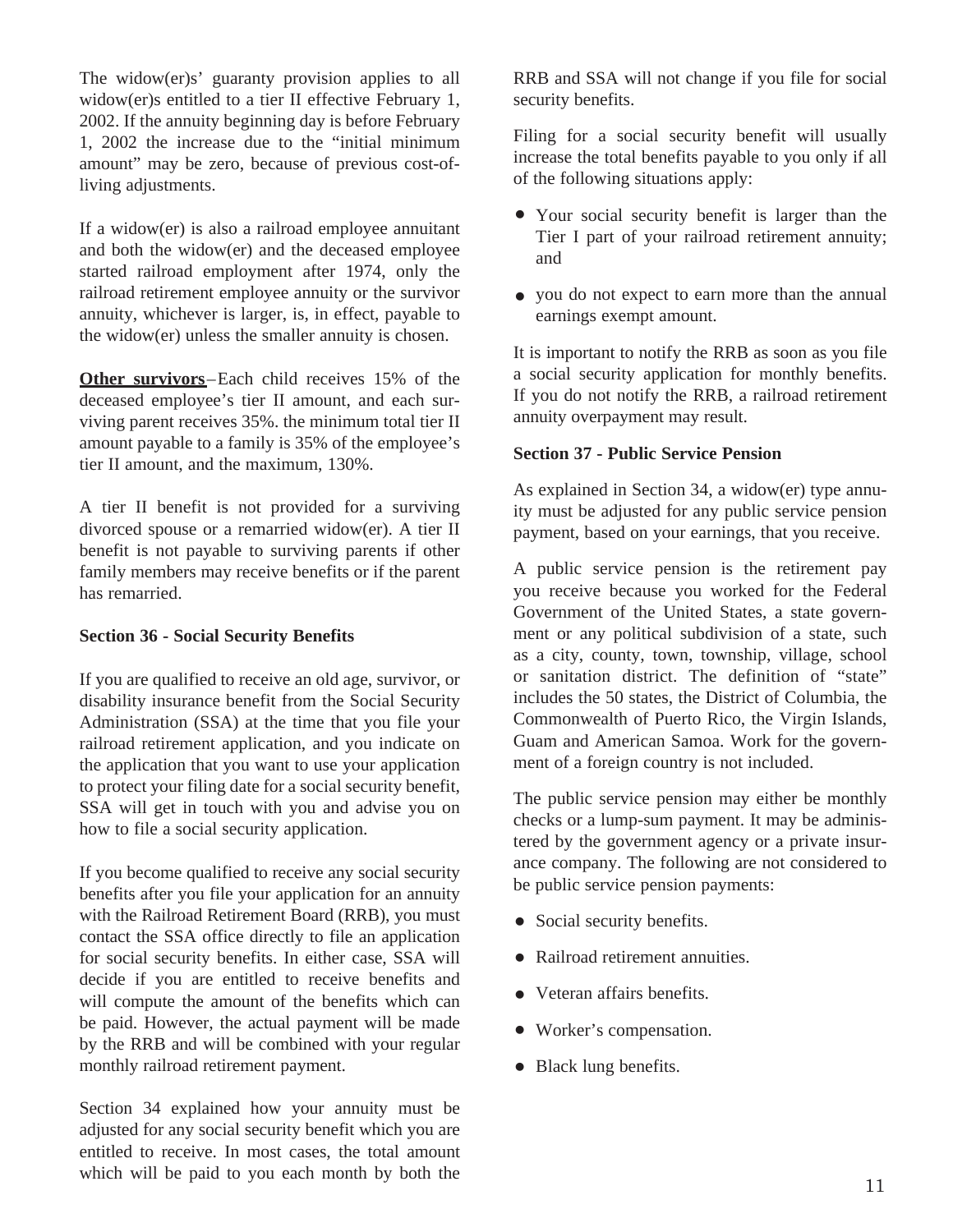In addition, your annuity will not be adjusted for a public service pension if:

- If you were eligible for or entitled to a public service pension before July 1, 1983, a special exemption may apply to you. Contact an RRB field office if this situation applies to you.
- If you worked for state or local government:
	- Your application for benefits was filed after March 2004 and your date last worked is later than June 30, 2004 and FICA taxes were deducted from your public service wages for 60 months. Coverage must include the last month of employment.
	- Your application for benefits was filed before March 2004 or your date worked is before July 1, 2004 FICA taxes must have been deducted on the last day of your public service employment.
- If you are a federal employee and you elected coverage under the Federal Employee Retirement System (FERS), If FERS coverage was elected in 1998, you must have worked for a minimum of five years under FERS.

If you are receiving a public service pension when you file an application, you must report to the RRB any changes in the amount of the public service payment.

#### **Section 38 - Widow(er)'s Rate Is Never Less Than Previous Rate**

If you are currently receiving a retirement Spouse annuity, the total of your Widow(er)'s annuity will be compared to the amount you are now receiving. If the calculation of your Widow(er)'s annuity results in an amount that is less than what you are currently receiving as a spouse, your Widow(er)'s annuity will be increased to equal that amount. Your Widow(er)'s annuity amount will never be less than the annuity you were receiving in the month before the employee's death.

This guarantee does not apply to a Surviving Divorced Spouse annuity.

## **Part VIII Medicare Benefits**

**Section 39 - Medicare Benefits**

Medicare is a Federal health insurance program for people age 65 or older and certain disabled people. There are two parts to the Medicare program. One part is Hospital Insurance (also called Part A) and the other part is Medical Insurance (also called Part B).

Medicare Part A helps pay for inpatient hospital care, inpatient care in a skilled nursing facility following a hospital stay, home health care and hospice care. You do not pay a premium for Part A coverage.

Medicare Part B helps pay for doctor's services, outpatient hospital care, diagnostic tests, durable medical equipment, ambulance services and many other health services and supplies that are not covered by Medicare Part A. If you are receiving a monthly payment from the Railroad Retirement Board (RRB), your premium will be deducted from that monthly payment. If you are not receiving a monthly payment or if your monthly payment is not large enough to cover the premium, you will be billed for the premium. If you wish to terminate your Part B coverage, advise the RRB in writing.

You are eligible for Medicare if you are age 65 or over and receive or could receive a monthly railroad retirement annuity. If you are under age 65, you can get Medicare if you are rated disabled under the Social Security Act and have received a monthly railroad retirement annuity for 24 months. If you receive monthly payments, you will automatically be enrolled for Medicare at the appropriate time. If you are not receiving a monthly payment, contact the RRB about filing for Medicare.

If you decline Part B coverage when you are first eligible or terminate your Part B coverage, you will not have another chance to enroll until the next general enrollment period, unless you qualify for a special enrollment period. You may also be charged a penalty for late enrollment unless you are covered under an employer group health plan.

If you are under age 65 and you are receiving a monthly payment which is not based on disability and you become disabled, contact the RRB about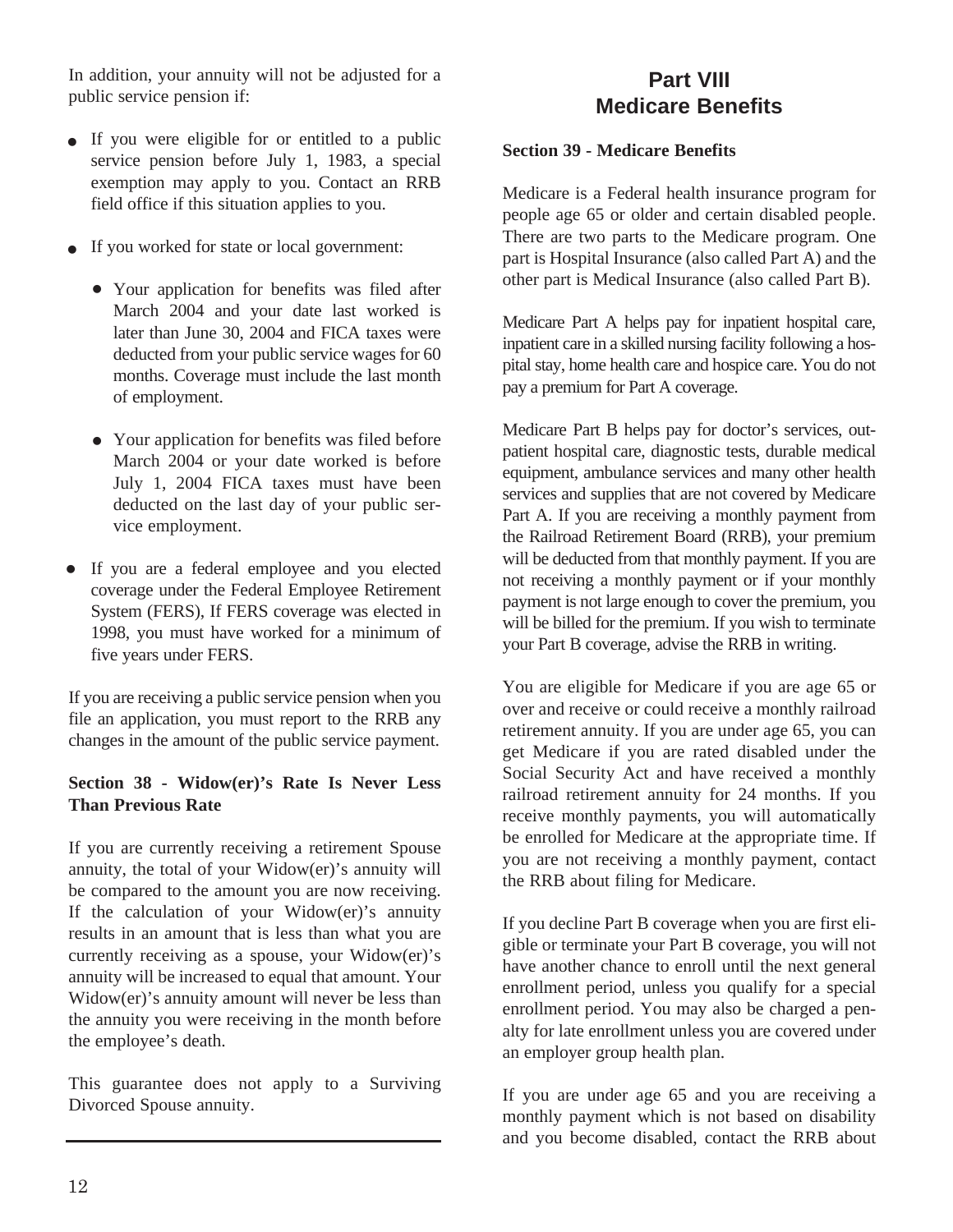filing for disability Medicare.

For more information about Medicare call 1-800-MEDICARE (1-800-633-4227) 24-hours a day, for automated options.

## **Part IX Federal Income Tax And Your Benefits**

#### **Section 40 - General Information**

Regular railroad retirement annuities consisting of Tier I, Tier II, and Vested Dual Benefit components, have been subject to United States Federal income tax since 1984. Supplemental annuities have been subject to Federal income tax since 1966. According to the Railroad Retirement Act, Section 14 (45 U.S.C. Section 231m), railroad retirement annuities are **not** taxable for State income tax purposes.

Refer to booklet *TB-25, Tax Withholding and Railroad Retirement Payments*, for more detailed information regarding tax withholding on railroad retirement payments. Refer to booklet *TB-85, Information about the Taxation of Railroad Retirement Annuities,* for general taxation information.

We only report taxable payments and repayments on tax statements. Questions about U.S. income tax information, what amounts to show on income tax returns or how to figure your taxable payments should be referred to the Internal Revenue Service. However, questions about railroad retirement benefit payments should be referred to your local Railroad Retirement Board office.

#### **Section 41 - Tier I and Tier II**

The Tier I component of a railroad retirement annuity is composed of two parts: (1) the Social Security Equivalent Benefit (SSEB) portion and (2) the Non-Social Security Equivalent Benefit (NSSEB) portion. Your Tier I may be composed of SSEB only, NSSEB only, or both.

The SSEB portion of Tier I is similar to a social security benefit and is treated as a social security benefit for Federal income tax purposes.

To determine if your SSEB portion of Tier I and/ or social security benefits are taxable, refer to the Social Security Benefits worksheet in the IRS booklet *1040 Instructions*. For more detailed information, get *IRS Publication 915, Social Security and Equivalent Railroad Retirement Benefits.*

The NSSEB portion of Tier I and the Tier II portion of a railroad retirement annuity are treated like contributory pensions for Federal income tax purposes. Only the amount of the contributory pension that exceeds the amount of contributions made by the wage earner is taxable. Refer to *IRS Publication 939, General Rule for Pensions and Annuities,* to determine your taxable amount if you are not using the Simplified General Rule.

#### **Section 42 - Information For Widow(er)s**

For widow(er)s that were paid as a spouse for part of the year, **only** the annuity payments received as a widow(er) should be used to compute the nontaxable portion of the annuity payments.

For a widow(er) under age 60 who has a child in care, the Tier I portion of the railroad retirement annuity is considered all SSEB. However, the Tier I portion of the railroad retirement annuity is considered all NSSEB if the Tier I is **not** payable under the rules established by the Social Security Administration. An example of Tier I considered as all NSSEB occurs when the child under the widow(er)'s care turns age 16 and is not disabled.

#### **Section 43 - Repayments**

A repayment is a returned payment, a cash refund, or an amount withheld for overpayment purposes.

Under the Internal Revenue Code, the RRB is allowed to give repayment credit for the SSEB and/or pre-SSEB portion of Tier I for any tax year. Refer to *IRS Publication 915, Social Security and Equivalent Railroad Retirement Benefits,* for information regarding current tax year or prior tax years' SSEB repayment.

The NSSEB portion of Tier I and Tier II repayments are composed of taxable and nontaxable portions. There are tax implications when considering NSSEB Tier II repayments. Therefore, the way you will han-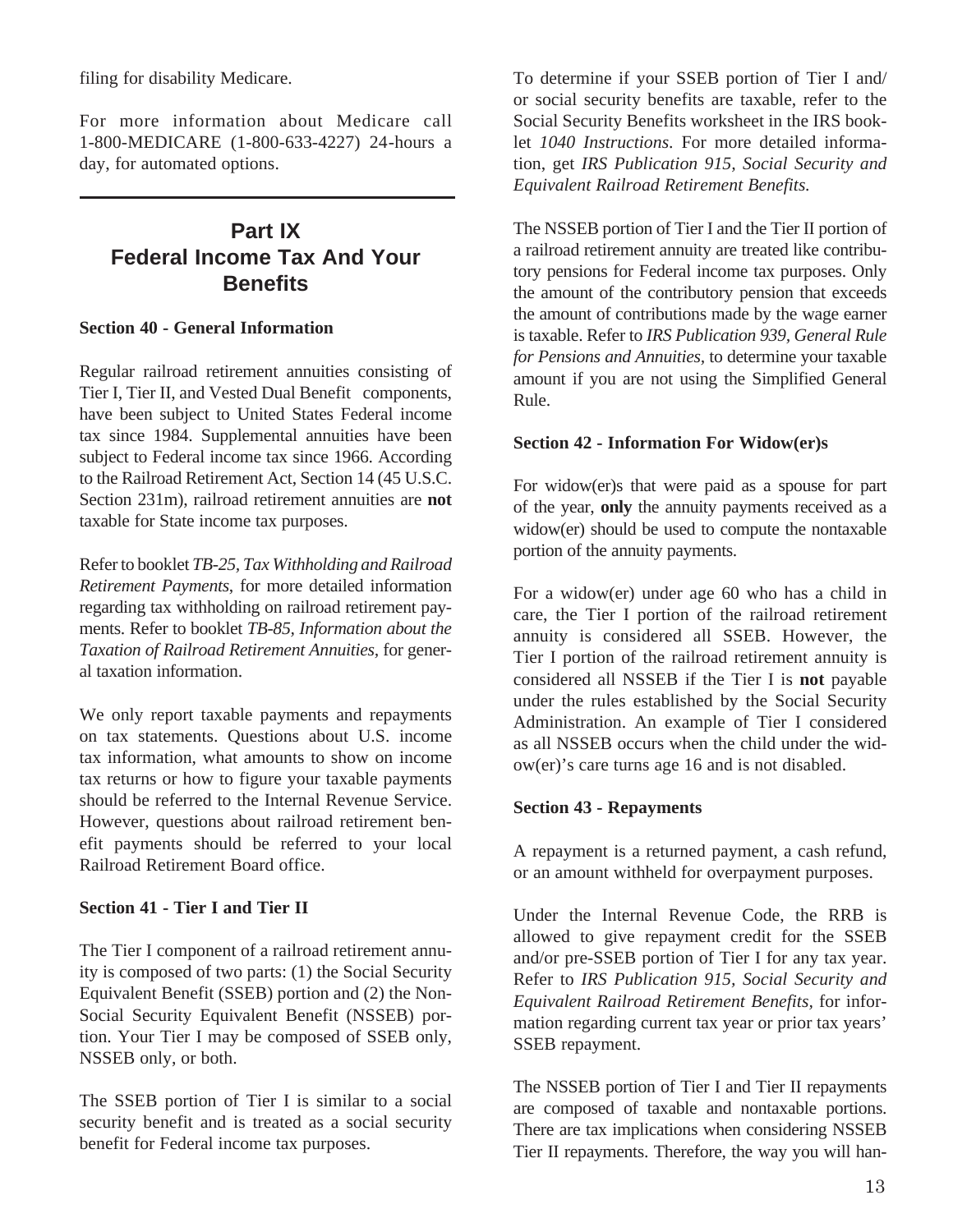dle the repayment will depend on the tax years to which the repayment applies, and whether you had included the benefits that you repaid in your gross income for those tax years. Refer to *IRS Publication 575, Pension and Annuity Income*, for information regarding NSSEB, Tier II, Vested Dual Benefits, and SUPP repayments as well as instructions on how to handle current tax year and prior tax years' repayments for income tax purposes.

#### **Section 44 - U.S. Citizen and Resident Tax Withholding**

The RRB allows citizens and legal residents of the United States to elect tax withholding on their railroad retirement annuity. A tax withholding election must be filed on Form *RRB W-4P, Withholding Certificate for Railroad Retirement Payments.* RRB annuitants can also file IRS Form *W-4V, Voluntary Withholding Request,* to have taxes withheld from the SSEB portion of Tier I, or from their Social Security Benefit. Form *W-4V* permits tax withholding at four set rates: 7%, 10%, 15% or 27%. Form *RRB W-4P* allows annuitants to have taxes deducted from the pension portions of the annuity: NSSEB, Tier II, Vested Dual Benefits, and SUPP.

If you elect to have income taxes withheld, by using Form *RRB-W-4P,* you may control the amount of taxes withheld from your regular monthly or accrued annuity payments by specifying your marital status and the number of withholding allowances. You may also request the RRB to withhold an additional amount or not to withhold any taxes from your annuity by using Form *RRB W-4P*. If an election is made, it will remain in force until changed or revoked. If an election is not made, the RRB is required by law to withhold taxes as if you were married with three allowances. However, tax withholding would not automatically be initiated unless your taxable annuity components paid in a month exceed the minimum mandatory withholding amount. Refer to booklet *TB-25, Tax Withholding and Railroad Retirement Payments*, for the minimum mandatory withholding amount and further information on tax withholding.

NOTE: If a U.S. citizen moves or resides outside of the United States and has not filed Form *RRB-1001, Nonresident Questionnaire*, claiming U.S. citizenship, taxes will be withheld at the mandatory nonresident alien tax withholding rate until Form *RRB-1001* is received at the RRB. See Section 45 below, for further information.

#### **Section 45 - Nonresident Alien Tax Withholding**

A nonresident alien is an individual who is **neither** a citizen nor a resident of the United States. As prescribed by the Internal Revenue Code, nonresident aliens are subject to a mandatory tax withholding rate of 30% on 85% of the SSEB amount and 30% of the NSSEB and Tier II amounts.

The United States has a number of tax treaties with foreign countries which may result in a reduced tax withholding or, in some instances, no tax withholding for citizens or residents of those foreign countries. In order to take advantage of a tax treaty, you must claim an exemption based on a tax treaty in effect between the United States and your country of legal residence. Such a claim must be renewed every three years. Form *RRB-1001, Nonresident Questionnaire,* is what a nonresident beneficiary should file in order to furnish citizenship, residence, and tax treaty claim exemption information to the RRB. If Form *RRB-1001* is not filed or received, any nonresident beneficiary is assumed to be a nonresident alien and the mandatory tax withholding rate prescribed by the Internal Revenue Code is applied to the railroad retirement annuity.

Therefore, we encourage our beneficiaries to file proof of citizenship and/or Form *RRB-1001* **before**  moving to a foreign country in order to avoid the mandatory nonresident alien tax withholding rate.

Contact an office of the RRB, an American Consulate, or an American Embassy if you need help completing Form *RRB-1001,* or if you need to submit proof of your legal residence or citizenship.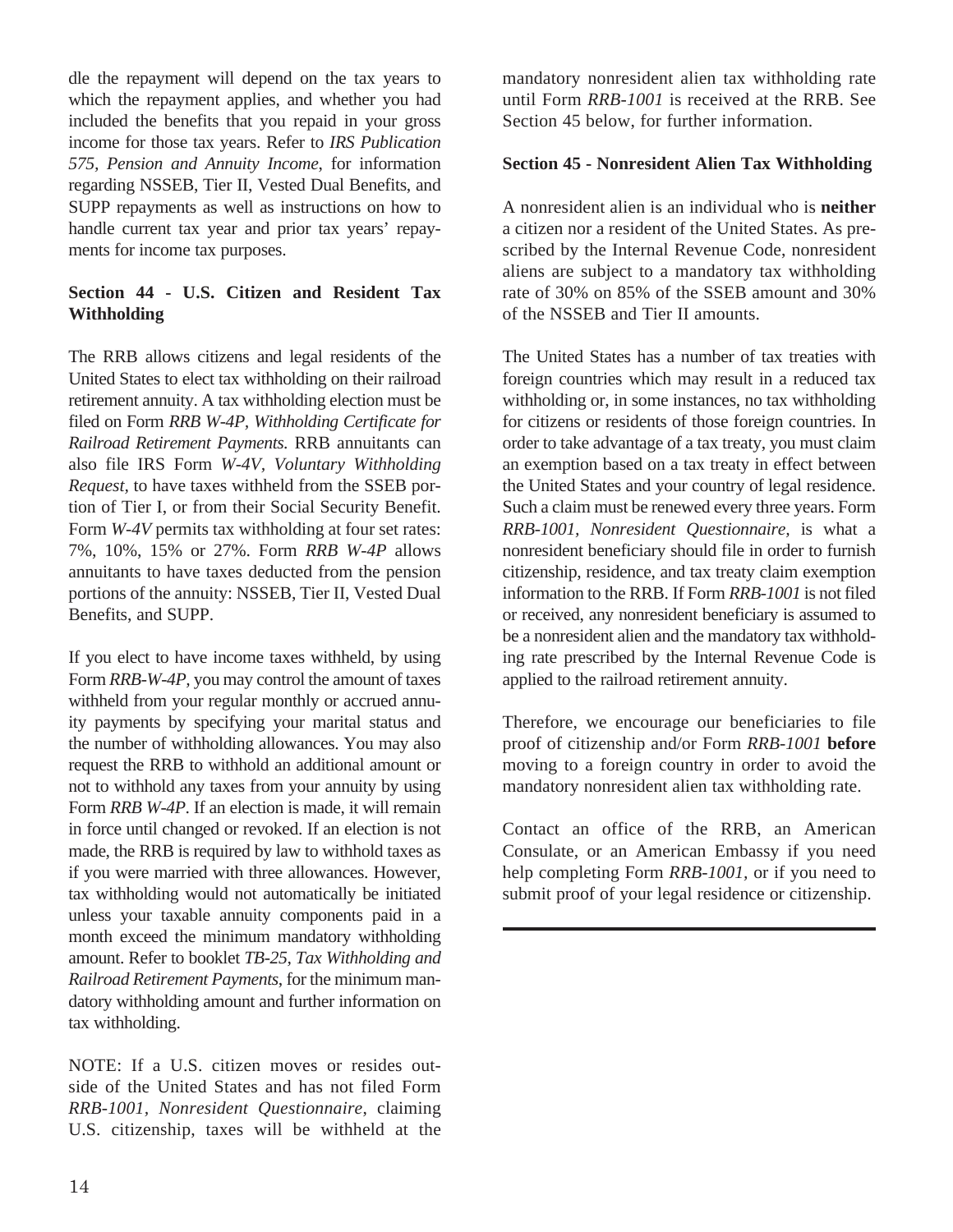# **Paperwork Reduction Act and Privacy Act Notices**

This notice is given under the Paperwork Reduction Act of 1995 and the Privacy Act of 1974. The Privacy Act requires that the Railroad Retirement Board (RRB) tell you the following whenever we ask you for information.

**1)** The law which allows us to ask for the information;

**2)** whether that law requires you to give us that information and what, if anything, might happen to you if you do not give it to us;

**3)** the reason why the information is requested; and

**4)** the persons, organizations, and agencies to which we may release the information without your permission.

The RRB's authority for requesting this information is Section 7(b) of the Railroad Retirement Act of 1974. Providing us with this information is voluntary on your part. However, if you fail to provide us with the requested information we may be unable to pay you any benefits. The RRB needs this information to determine whether you are eligible to receive such benefits and, if so, the amount you are entitled to receive. If your annuity application is approved and we begin to pay you benefits, information that we may request from you in the future will be used to determine whether you are entitled to continue to receive such benefits.

Although the information we request is almost never used for any purpose other than the payment of benefits under the Railroad Retirement Act, the RRB does have the authority to release information to the indicated individuals, organizations, and/or agencies listed below without your approval:

**1)** An attorney, the Office of the President, a Congressional office, a labor union or the Department of State's embassy or consular offices if they allege to be representing you at your request.

**2)** Other people who are receiving benefits based on the same railroad retirement account as you are if the information affects their payments from the RRB.

**3)** A person who will receive benefits on your behalf if the RRB decided that some medical condition keeps you from receiving your own benefits; such information may also be released in determining whether such a medical condition exists and who is suitable to receive such benefits for you.

**4)** To people or organizations who are working for the RRB; such information may include medical records.

**5)** The U.S. Treasury Department or U.S. Postal Service to issue payments and to investigate lost, forged, or stolen checks.

**6)** Your last employer to make sure that you are eligible to receive railroad retirement benefits and you continue to receive any available medical benefits, and to any railroad industry employer (or to its insurance company) to make sure that you can receive any private retirement or insurance benefits which may be offered by the employer.

**7)** The Social Security Administration, Center for Medicare & Medicaid Services, Pension Benefit Guarantee Corporation, Office of Personnel Management, Department of Veterans Affairs, or Federal, state, or local welfare or public aid agencies to determine if you can receive benefits from these organizations and if any previous benefits were paid incorrectly.

**8)** The Internal Revenue Service or to state and local taxing authorities for figuring your taxes and for use in audits.

**9)** Your last address and the name of your last employer may be released to the Department of Health and Human Services to be used in the Parent Locator Service.

**10)** The Government Accountability Office for audits and for collecting overpayments owed to the RRB or the Social Security Administration.

**11)** The U.S. Department of Labor as required by the Federal Coal Mine and Safety Act.

**12)** In certain cases for law enforcement purposes and for court proceedings.

**13)** Information about the determination and recovery of an overpayment made to you may be released to any other person from whom any portion of the overpayment is being recovered.

**14)** Your name and address may be released to a Member of Congress to inform you about current or proposed legislation which could affect the railroad retirement system.

**15)** Professional Standard Review Organizations and State Licensing Boards when services provided by physicians or practitioners suggest unethical or unprofessional conduct.

We estimate the application process takes an average of 20 minutes per response to complete, including the time for reviewing the instructions, getting the needed data, and reviewing the completed application. Federal agencies may not conduct or sponsor, and respondents are not required to respond to, a collection of information unless it displays a valid OMB number. If you wish, send comments regarding the accuracy of our estimate or any other aspect of this process, including suggestions for reducing completion time, to the Associate Chief Information Officer for Policy and Compliance, Railroad Retirement Board, 844 North Rush Street, Chicago, Illinois 60611-1275.

#### **Computer Matching and Privacy Protection Act Notice**

The Computer Matching and Privacy Protection Act of 1988 requires the Railroad Retirement Board (RRB) to advise you that information you have provided may be used, without your consent, in automated matching programs. These matching programs are a computer comparison of RRB records with records kept by other Federal, state, or local governmental agencies. Information from these matching programs can be used to establish or verify a person's eligibility for Federally funded or administered benefit programs and for repayment of payments or delinquent debts under these programs.